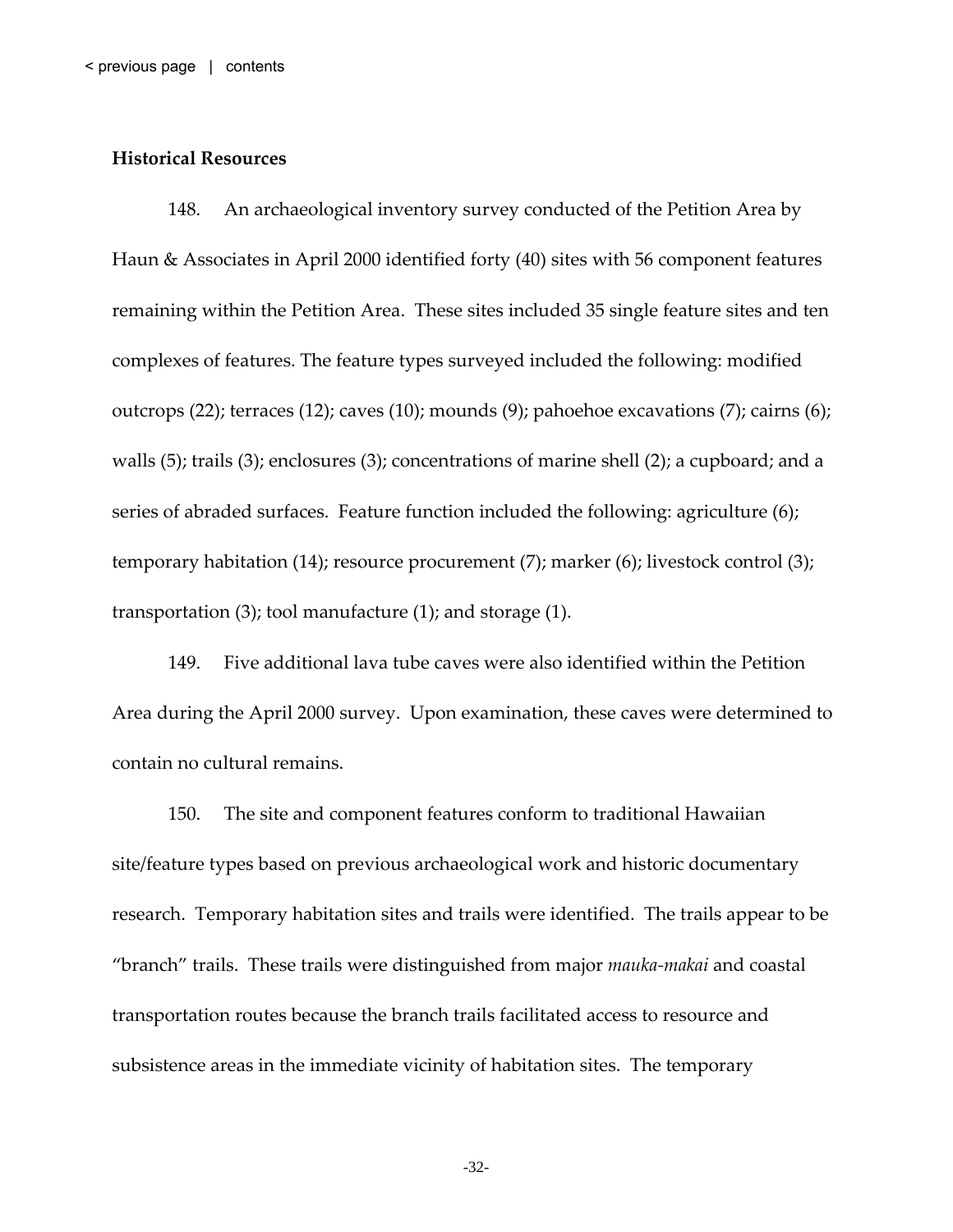habitation sites contained very limited amounts of cultural material. Cultural deposits were uncommon, and where present, very shallow. These characteristics, and the limited evidence for structural modifications to the caves, indicated that the temporary habitation use was of very limited duration. Historic remains consisted of ranch walls.

151. Sites identified and relocated during the survey were assessed for significance based on the criteria outlined in the HAR Chapter 275, Department of Land and Natural Resources‐State Historic Preservation Division Rules Governing Procedures for Historic Preservation Review. In the survey report, all of the sites were assessed as solely significant under Criterion "d." These sites have yielded information important for understanding late prehistoric to historic land use in the project area. The mapping, written descriptions, photography, and test excavation at 32 of the 40 sites adequately documented them and no further work or preservation was recommended.

152. Eight sites (21999, 22010, 22014, 22016, 22017, 22018, 22023, and 22032) retained the potential to yield information important for understanding prehistoric and historic land use. These sites consisted of caves containing portable remains, and shallow cultural deposits, or surface scatters of food remains. Data recovery at the sites would entail surface collection and excavation where deposits are present. The data

-33-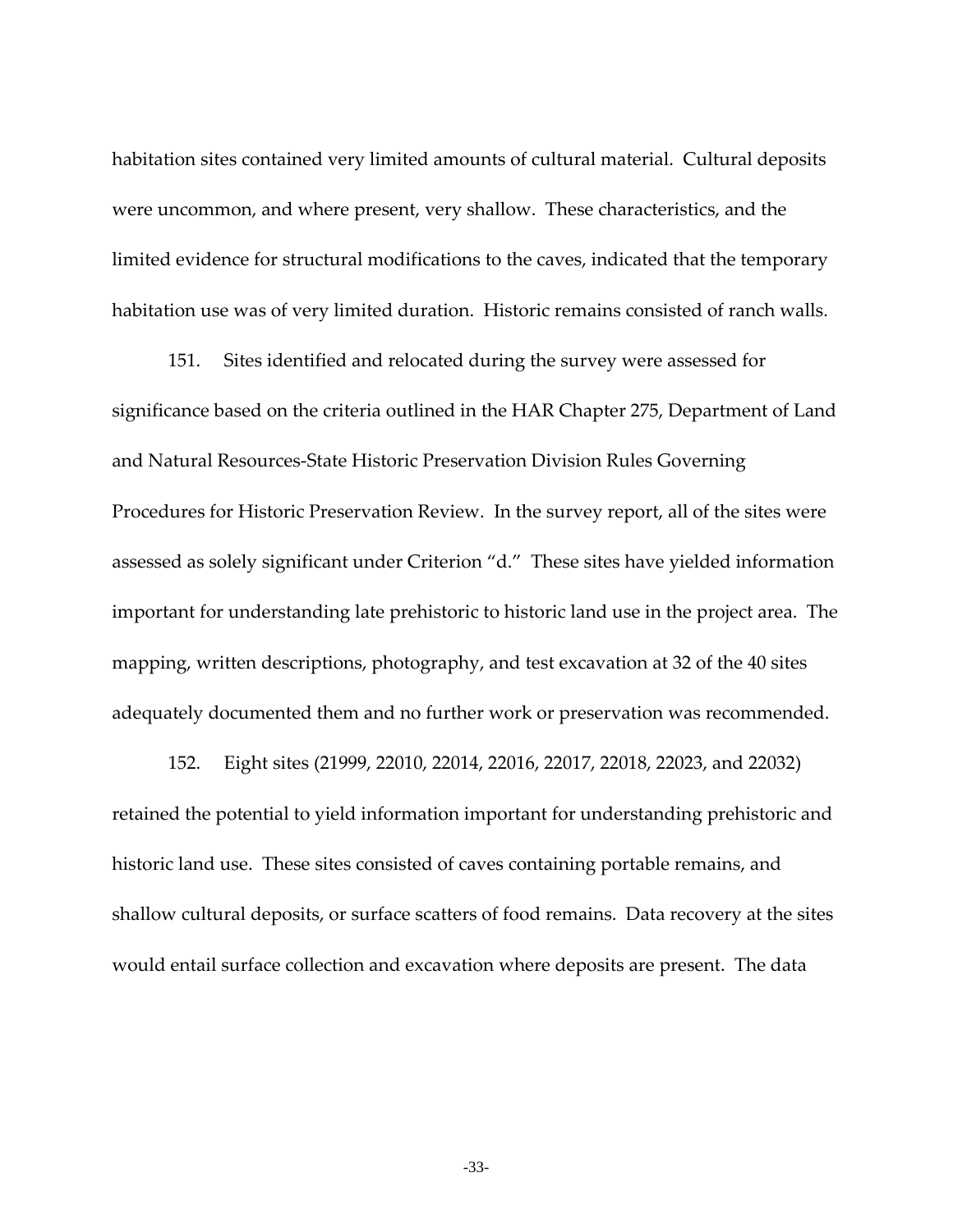recovery work would be guided by a Data Recovery Plan prepared for the Department of Land and Natural Resources – State Historic Preservation ("DLNR‐HPD") review and approval.

153. The DLNR‐HPD accepted the archaeological inventory survey report on October 16, 2000. The agency's review found the survey coverage, background research, and site descriptions to be adequate, and concurred with the significance assessments and recommended treatments.

# **National Park Service Mandates**

154. KAHO is a natural and cultural resource of the utmost value both to the State of Hawaii and the nation as a whole, representing some of the State's most important natural systems, habitats, and valued cultural, historical, and natural resources.

155. Congress authorized KAHO on November 10, 1978, to provide a center for the preservation, interpretation and perpetuation of traditional native Hawaiian activities and culture and to demonstrate historic land use patterns as well as provide needed resources for the education, enjoyment and appreciation of those activities and culture by local residents and visitors, and be administered in accordance with provisions of the law generally applicable to the National Park System.

-34-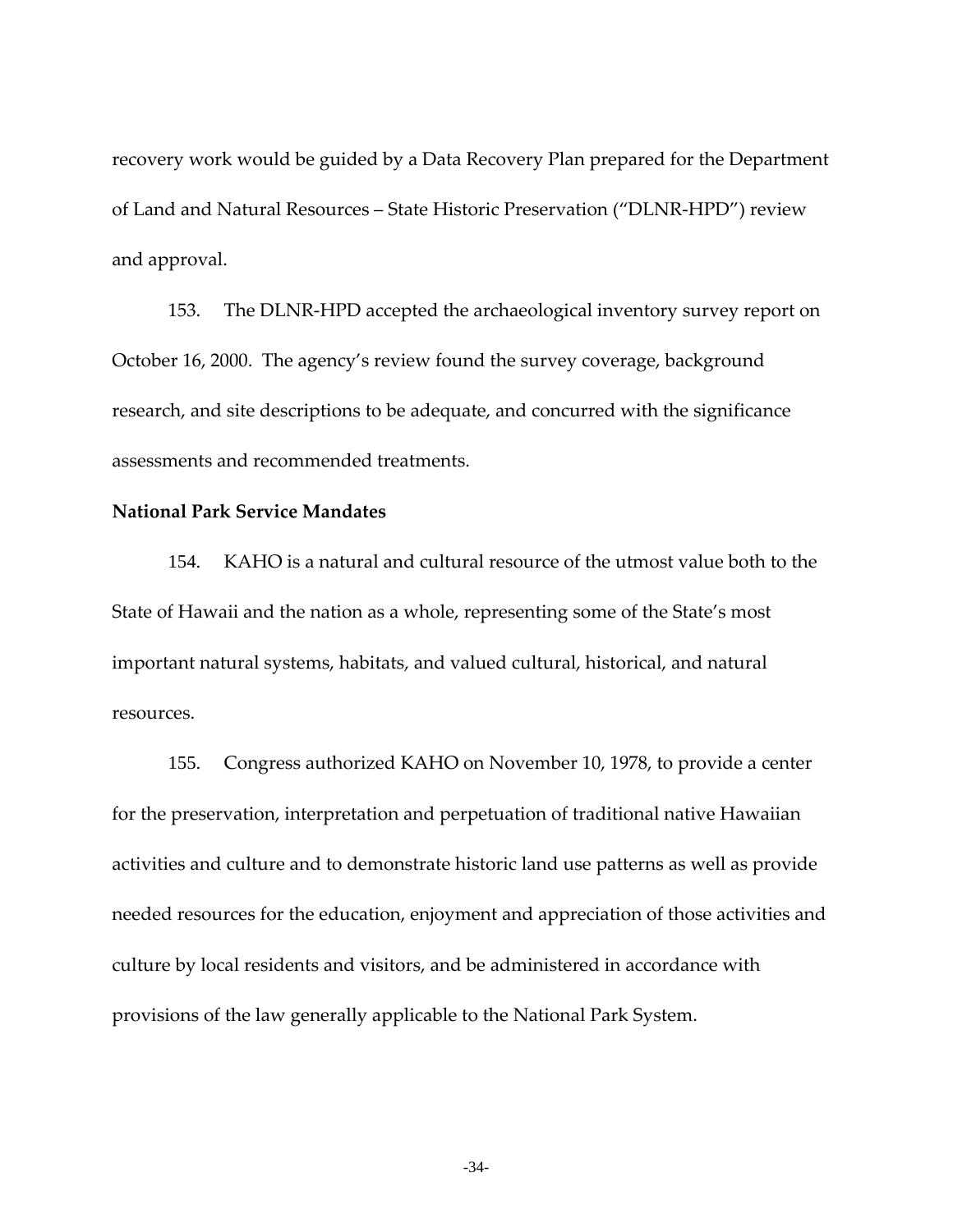156. A substantial public investment – over 70 million dollars of public funds – was spent on the purchase of the land within the National Park. This Commission recognizes the economic value of this coastal National Park, providing such exquisite natural, recreational and cultural resources.

157. The National Park Serviceʹs mandate and the purpose of KAHO is to restore and resurrect many of the parkʹs cultural and natural resources.

158. The National Park Service is also required to encourage compatible adjacent land uses and to pursue mitigation of potential adverse effects on park resources and values by participating in the planning and regulatory processes of other entities, such as this Commission.

159. Should impacts to the natural or cultural resources of the National Park occur, the National Park Service is directed to take all necessary actions to safeguard national park resources. Those who destroy or injure park resources are liable to the United States for response costs and damages.

## **National Park Management**

160. When a development is proposed up‐gradient of a National Park and the contaminants threats are potentially serious, the National Park recommends an Ecological Risk Assessment be conducted consistent with their criteria. No party conducted such an assessment.

-35-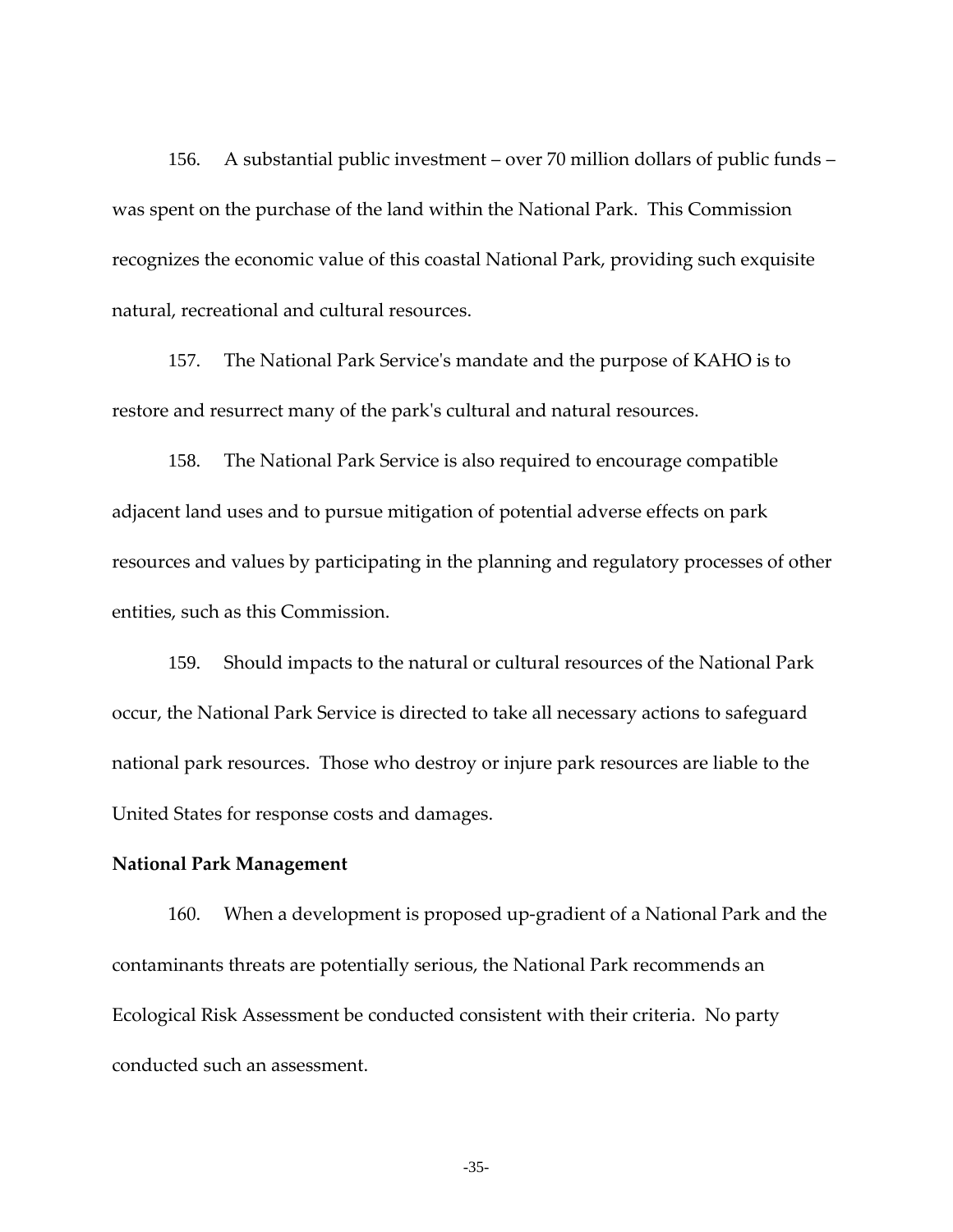161. The Environmental Protection Agency's 1998 guidance states that special measures should be taken to protect nationally important resources.

162. The philosophy of "The Precautionary Principle" was developed to address the inherent complexities of natural systems and the difficulties of predicting the effects of human activities on dynamic ecosystems.

163. The Precautionary Principle states, in effect, that in the absence of scientific agreement or exhaustive scientific evidence, precautionary measures should be taken to protect important natural and cultural resources.

164. The Precautionary Principle is gaining wider acceptance in the United States and worldwide during the past decade as the basic rule that should govern activities that affect the ocean environment and the Commission accepted this principle as applicable to this Petition.

165. The Commission supported this philosophy as applied to National Parks and determined that, for all proposed development adjacent to or near a National Park that raises threats of harm to the environment, cultural resources, or human health, precautionary measures should be taken to protect the National Park cultural and natural resources, even if some cause and effect relationships are not fully established scientifically.

-36-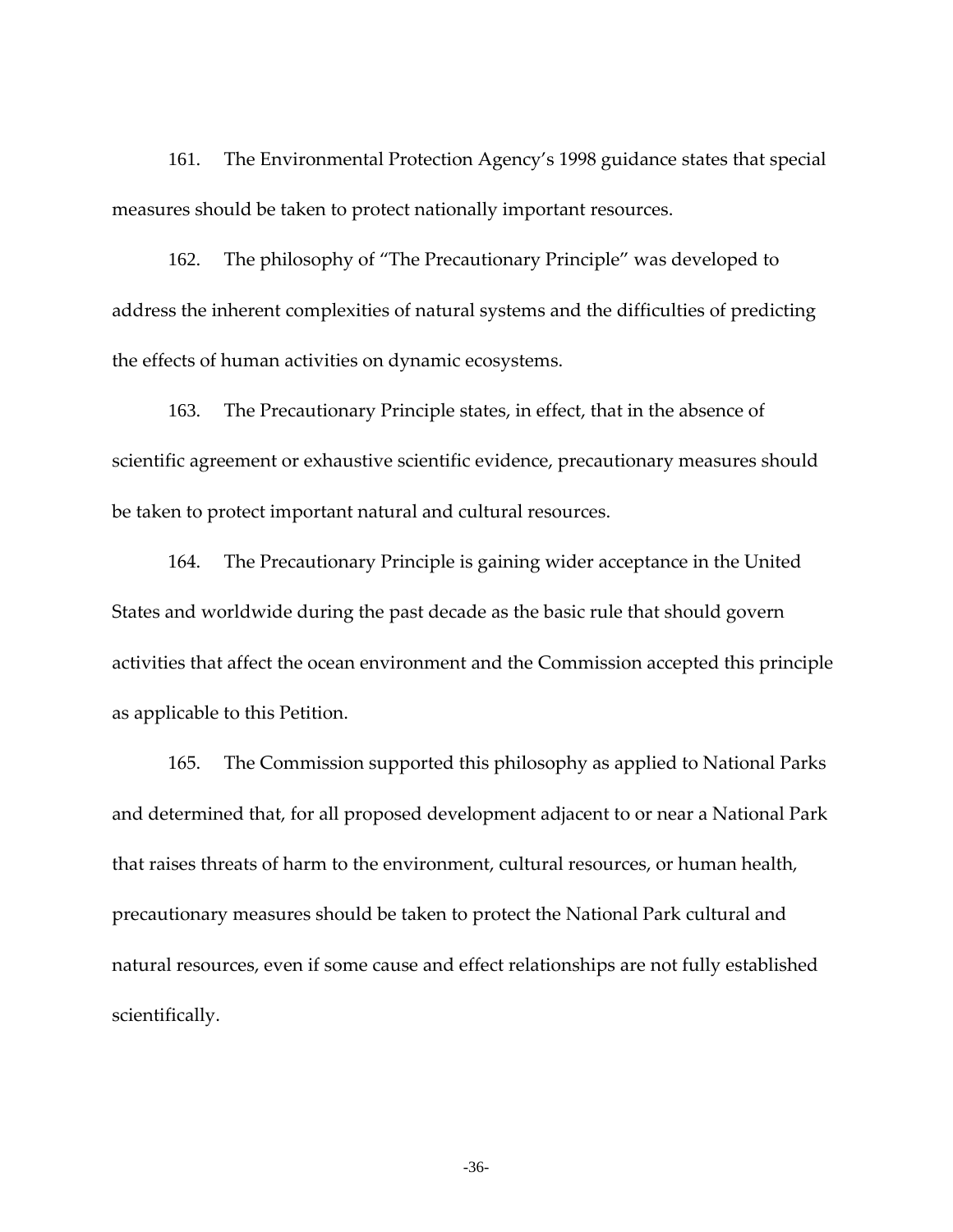166. The Park Service applies the Precautionary Principle to its management decisions. In the absence of scientific agreement or exhaustive scientific evidence, the Park Service will err on the side of the protected resource.

167. The water in the National Park, whether water in the fishponds, the anchialine ponds or the ocean water is a critical park resource in and of itself.

168. One of the critical elements in maintaining the National Parkʹs cultural and natural environment is maintaining a high level of water quality because some of the Park's most important cultural and natural resources are the unique anchialine ponds and fishponds that were utilized by Hawaiian families for hundreds of years and are home to threatened and endangered species.

169. Evidence shows that the proposed development will increase nutrients and release contaminants into the groundwater that flows into the National Park, and that the existing industrial development already has.

170. As to the extent of the potential harm from the demonstrated and potential impacts, the proposed industrial development may adversely impact the National Park.

171. For this Petition, there was a lack of scientific study and research as to the potential adverse impacts from the proposed development. No risk assessments as prescribed by NPS have been done to determine that no harm will come to the

-37-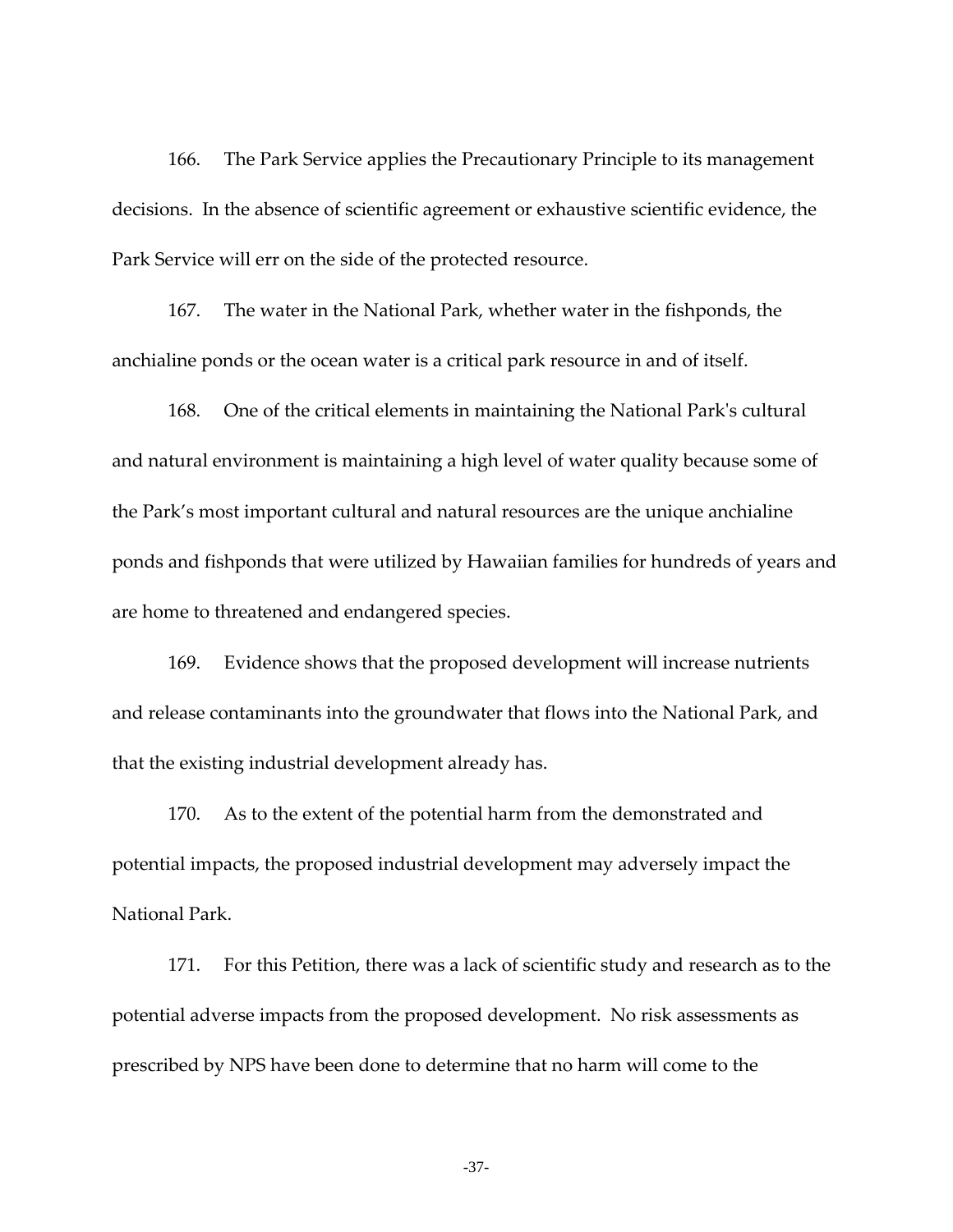resources of the National Park, including the anchialine ponds, the coral reef, and the endangered and threatened species that rely on the health of those systems for habitat, and are considered sacred to native Hawaiians. Contrary to Petitioner's position, a lack of scientific inquiry is cause for caution.

### **Cultural and Historical Resources**

172. Kaloko-Honokohau has a long, rich cultural history that was and is very important to the Hawaiian culture.

173. During the 1600 and 1700's at Kaloko, most Hawaiian families, around 200 to 300 people, lived on the shore. These Hawaiians survived in Kona's dry arid climate because the unique anchialine pools provided drinking water. The Kaloko Fishpond, Aimakapa Fishpond, and Aiopio Fishtrap also provided fish and bait for Hawaiian families.

174. Kaloko fishpond is one of the most significant cultural features in the National Park. The fishpond could produce up to 5,000 pounds of fish per year. A cave in the vicinity of Kaloko fishpond is the reputed burial location of Maui ruler Kahekili and King Kamehameha I.

175. Royal residences were set up along the shoreline, where today we find heiau, house platforms and enclosures, burial sites, petroglyphs, agricultural sites, and historic trails.

-38-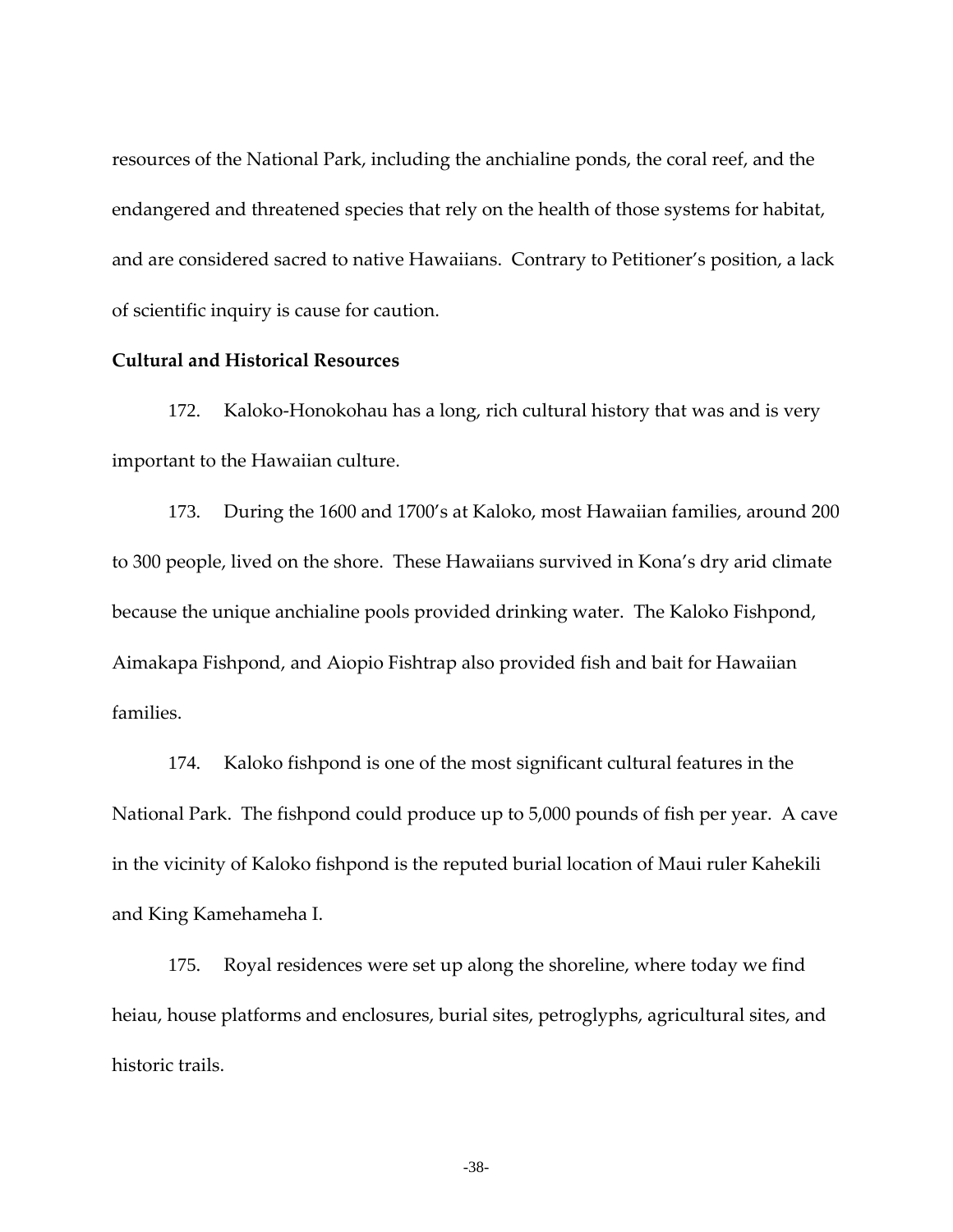176. Interviews and oral histories of the Kaloko‐Honokohau area highlighted the importance of the mauka‐makai relationship and the management of the ahupuaa in Hawaiian culture.

177. Fishermen continue to use the traditional opelu ko`a as passed down for generations.

178. Interviewees expressed concern about surface runoff and wastewater disposal affecting the water quality in the anchialine pools and Kaloko and Aimakapa fishponds.

179. Water is sacred to native Hawaiians – the dynamic thread that ties the environment together.

180. Knowledge of the water cycle and its underground flow was integrated into native Hawaiian daily cultural practices and passed on to their descendents.

181. What affected the water cycle affected the total environment.

182. In recognition of the significance of these cultural resources, Congress created the Honokohau National Landmark District in 1972 before establishment of the National Park. National Landmark status is the highest level of protection given to an area for its nationally important cultural resources.

183. Important sacred native Hawaiian resources involving waters of the National Park include Kahinahinaula (Queens Bath) and anchialine pools, the

-39-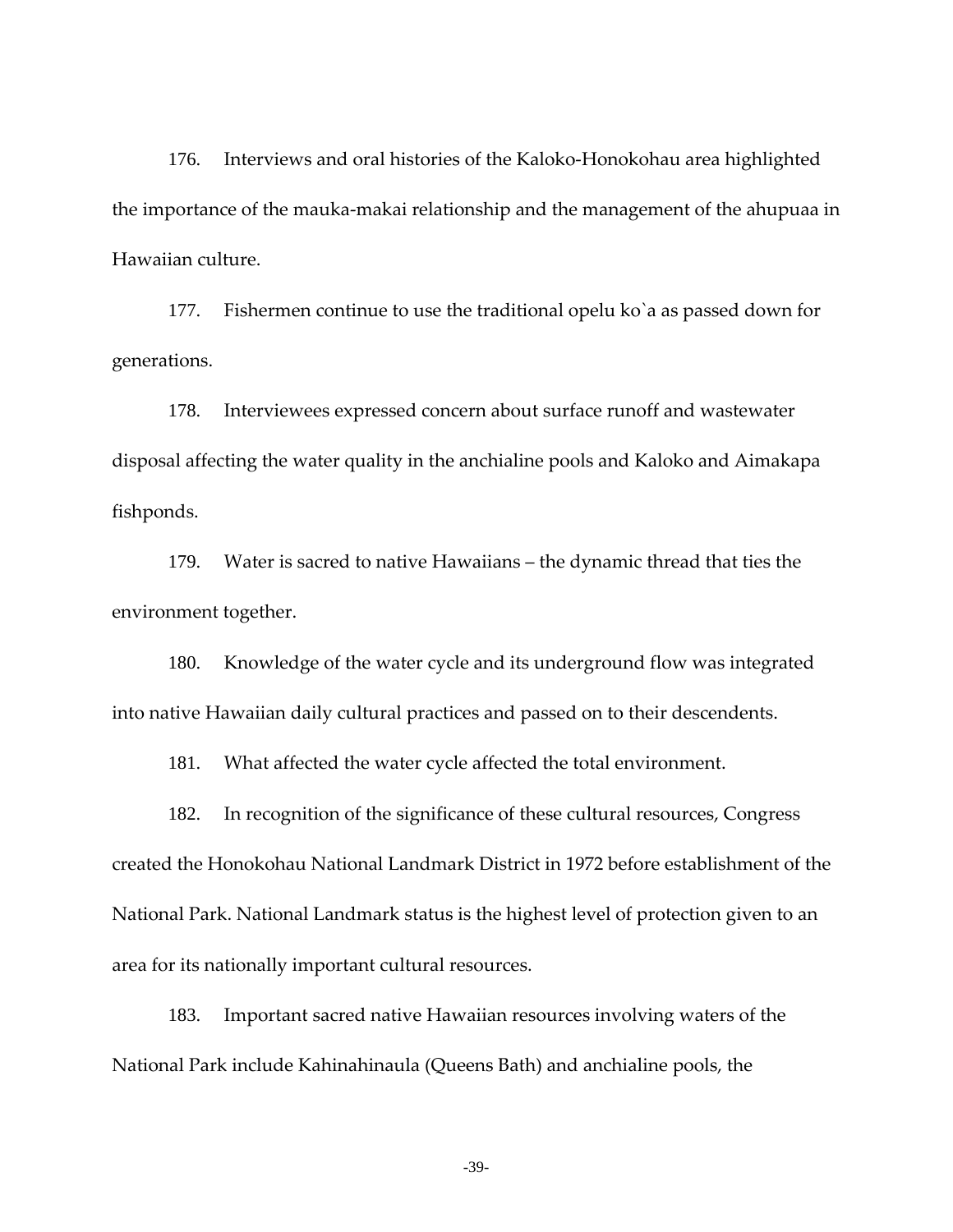Aimakapa and Kaloko fishponds, Aiopio fishtrap and adjacent heiau, and near‐shore waters used for pikai ceremonies.

184. The National Park waters are a central element in many Native Hawaiian practices and rituals performed within the National Park boundaries. These traditional practices rely heavily on the quality of the water, including groundwater, in the National Park.

185. Native Hawaiians utilize traditional techniques such as pole, spear, and net fishing for subsistence gathering and ritual needs. Hawaiians also gather other marine food resources from the National Park, such as limu, wana, opihi, and octopus.

186. The opae`ula in the anchialine ponds provide traditional bait and chum for offshore fishing.

187. Religious ceremonies are still carried out by local Hawaiian families within the National Park.

188. In furtherance of its mandate, the National Park Service plans to restore many of these cultural resources, including restoring Kaloko fishpond to recreate it as a functioning fishpond for traditional Hawaiian fishing practices.

189. The makai wall and the makaha at Kaloko fishpond are being repaired/built and ultimately will become a productive, functioning fishpond.

 $-40-$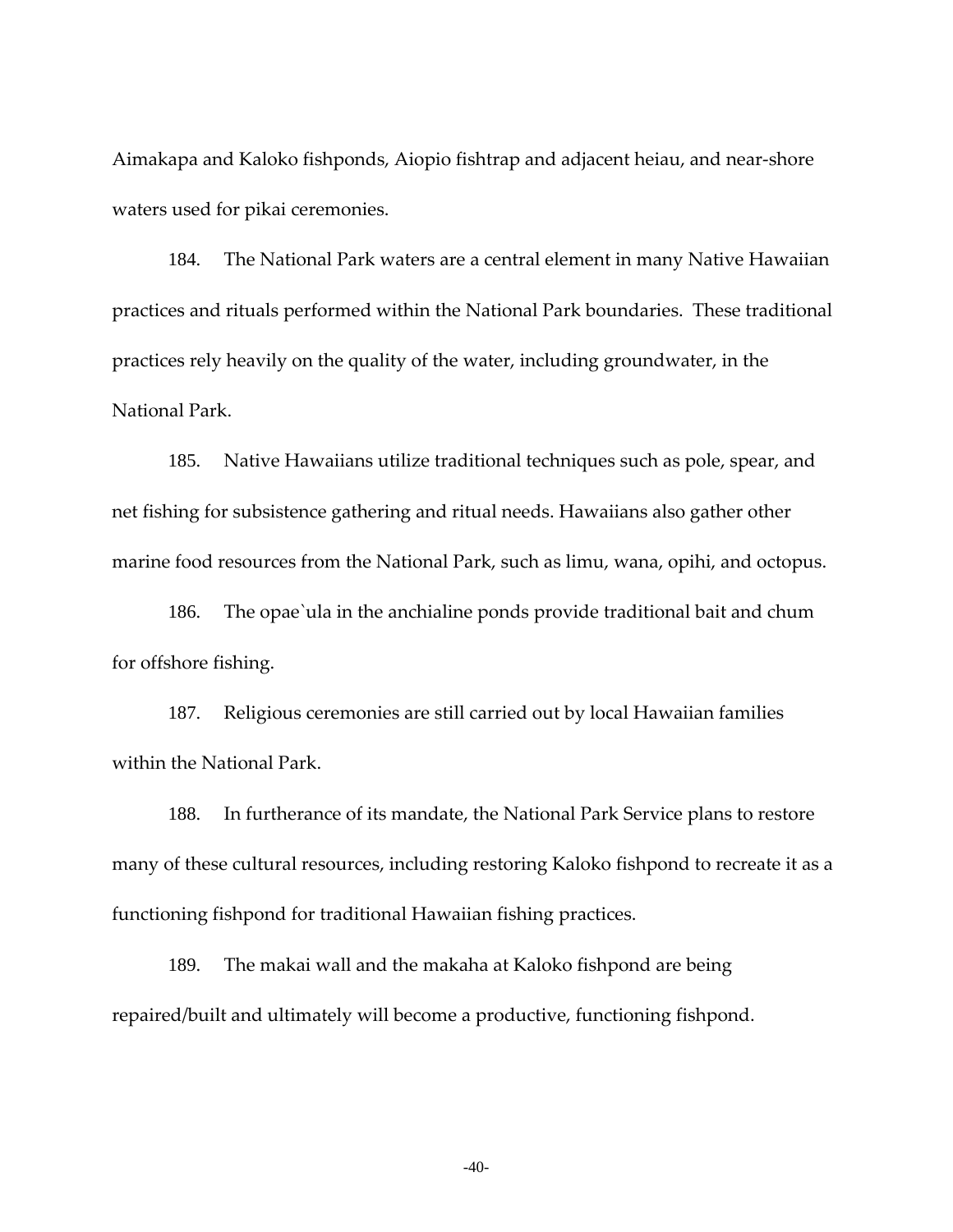190. Any impacts to waters in the National Park would, in and of itself, be an impact to cultural resources.

191. Degradation of water quality from mauka industrial development poses a threat to the traditional native Hawaiian practices in the National Park.

192. Increased nutrients in the groundwater flowing into the anchialine ponds could reduce or eliminate fish and bait species used by native Hawaiians for traditional fishing practices.

193. Toxic contaminants, which can lead to fish kills or bird die‐offs, impact the use of Hawaiian fishponds and the ability to catch and consume fish in the National Park.

194. Impacts to near-shore waters might alter or reduce marine species utilized by native Hawaiians. A reduction in marine species due to development is a direct impact on native Hawaiian gathering rights.

# **Threatened and Endangered Species**

195. The National Park is home to several endangered and threatened species as well as a "species of concern" awaiting listing under the Endangered Species Act ("ESA").

196. The National Park is home to the endangered Hawaiian coot (*Fulica alai*) or `alae ke`oke`o, the endangered Hawaiian stilt (*Himantopus mexicanus knudseni*) or

-41-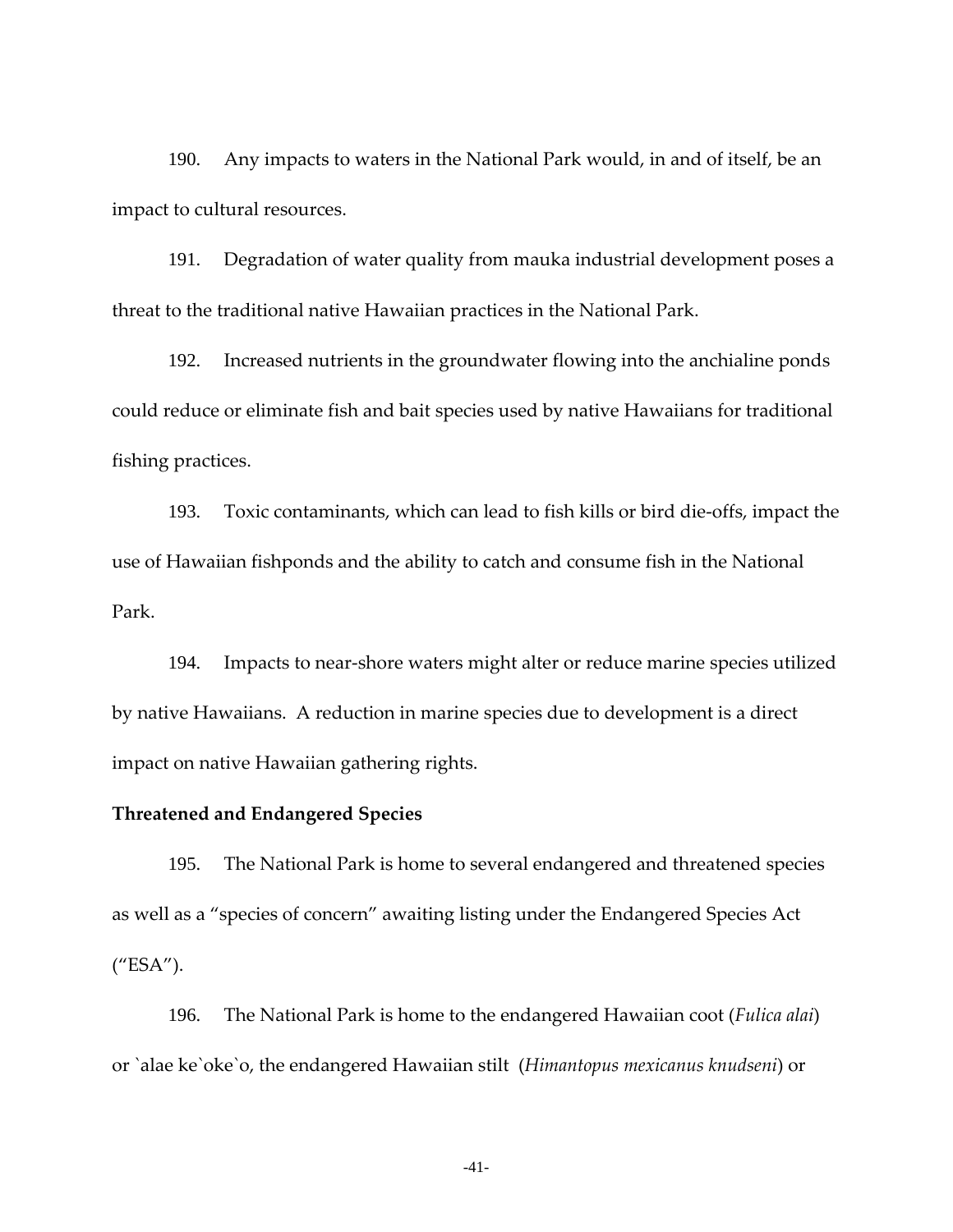ae`o, the critically endangered hawksbill sea turtle (*Eretmochelys embricata*) or honu `ea, the threatened green sea turtle (*Chelonia mydas*) or honu, and one candidate species, the Orangeblack damselfly (*Megalagrion xanthomelas*).

197. Other transient endangered species that are found within the National Park boundaries are the Hawaiian monk seal (Monachus schauinslandi) or ʹilio‐holo‐i‐ka‐uaua, and the humpback whale (Megaptera novaeangliae), or kohola.

198. Anchialine pools in the park contain rare and endemic organisms that may eventually be listed. In addition, new species and new records of known species have been discovered in the National Park in the past decade and it is expected that more will be discovered.

199. Marine mammals and migratory birds, which are commonly found in the National Park, are also protected under other Federal laws, including the Marine Mammal Protection Act and the Migratory Bird Treaty Act.

200. Migratory shorebirds, including the indigenous Pacific Golden Plover, and transient marine mammals, including seals, whales and dolphins, use the near shore and offshore habitat of the National Park.

201. The Endangered Species Act, the Migratory Bird Treaty Act, and the Marine Mammal Protection Act prohibit the general public, including developers, from

-42-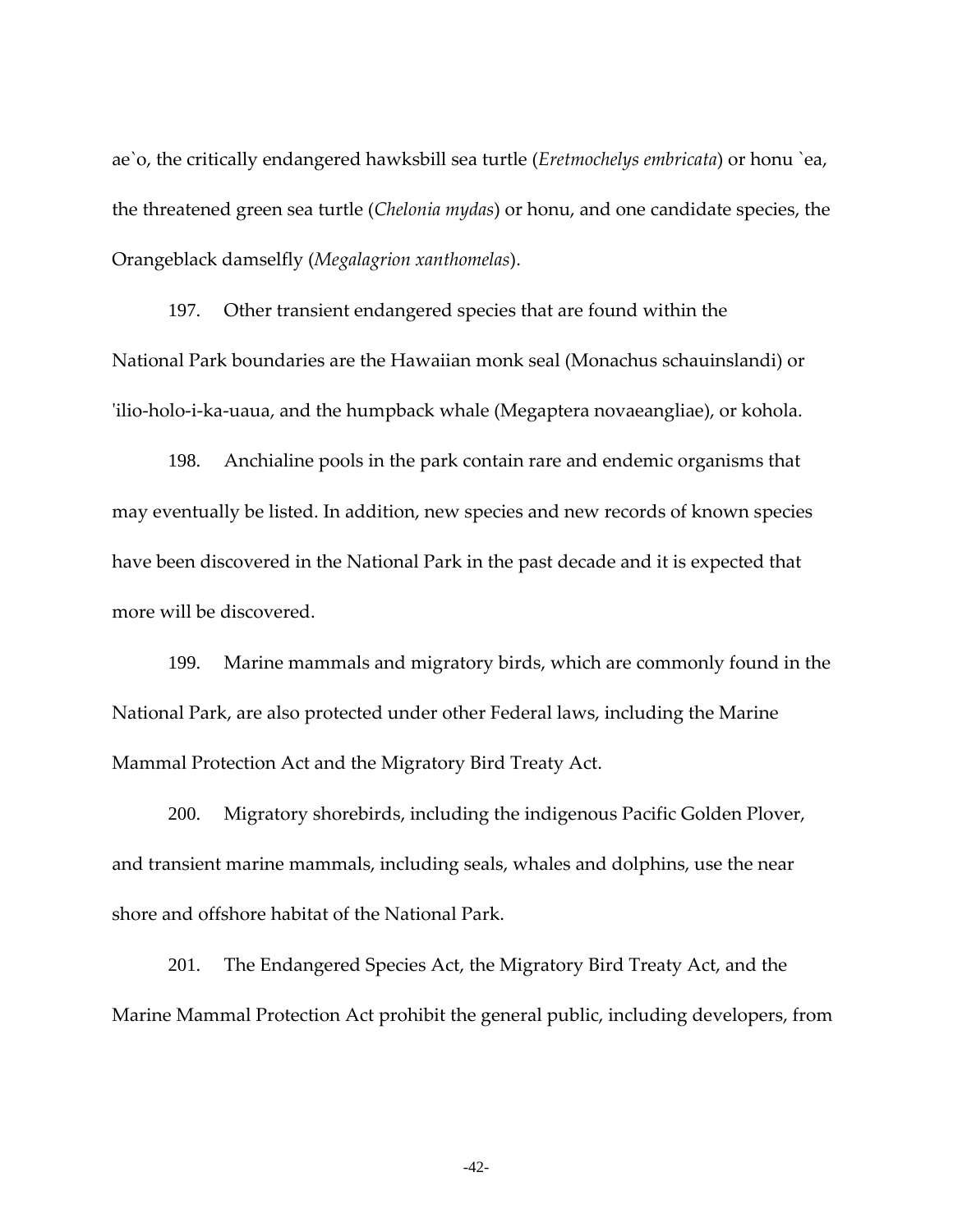"taking" (which includes harming or killing) endangered species, migratory birds, or marine mammals.

202. The National Park cannot fulfill its responsibility to ensure clean habitat for these protected species without the cooperation of neighboring landowners.

# **Waterbirds**

203. The Hawaiian coot is endemic to the Hawaiian Islands (occurs only in Hawaii). The Big Island population is around 200 birds on the Kona Coast and 75 birds on the Hilo Coast.

204. The Hawaiian stilt is also endemic to the Hawaiian Islands. The Kona Coast supports the largest number of stilts on the Big Island.

205. Aimakapa Pond is a significant breeding, nesting, and feeding area for the endangered Hawaiian stilt and Hawaiian coot and is also very important as an overwintering and stopover area by migratory waterbirds, and shorebirds.

206. Loss of wetland habitat is the primary cause of the decline of endangered Hawaiian waterbirds. Urbanization of areas around wetlands causes damage to water quality from urban runoff and other inputs such as nutrients and pathogens.

207. Altering the hydrology of wetland areas makes them less suitable, or even unsuitable, for native waterbirds. Alterations include withdrawals from municipal water sources, which can change the depths of wetlands, affect temperature changes,

-43-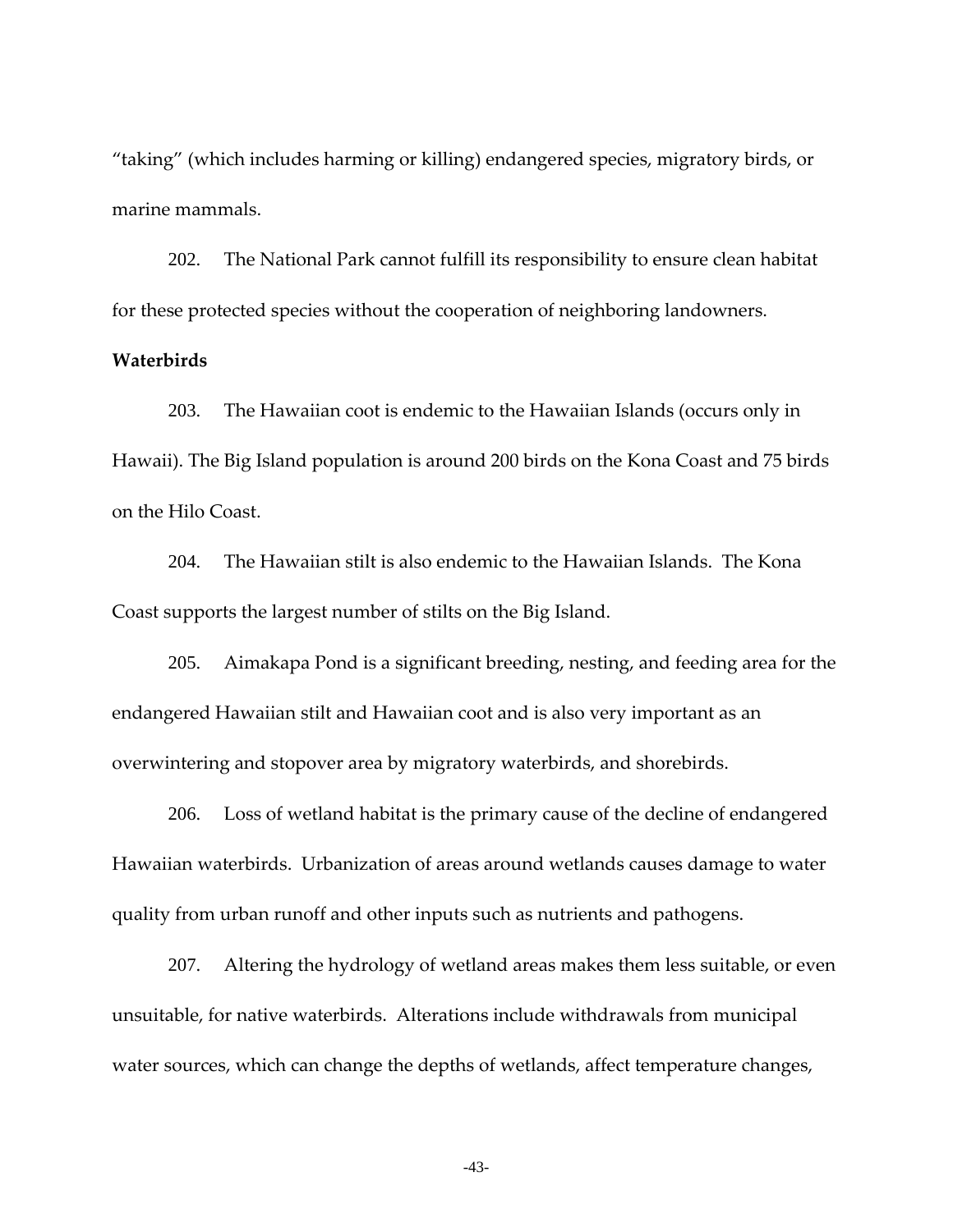and cause saltwater intrusion into coastal groundwater supplies, which then alters salinity levels in associated wetlands.

208. Waterbirds can be severely impacted by avian disease. The most prevalent avian disease affecting Hawaii's waterbirds is botulism, which has been recorded on Kauai, Oahu, Maui, and Hawaii, including Aimakapa fishpond.

209. In 1994, the waterbird populations in Aimakapa fishpond experienced an outbreak of avian botulism.

210. The only known outbreak of botulism Aimakapa fishpond occurred after the development of the first phases of Petitioner's industrial development.

211. While the exact causes of avian botulism are not known, experts on the subject have associated some outbreaks with increased nutrients from sewage or wastewater.

212. Increased nutrients can cause algal blooms that deprive water bodies of oxygen. A lack of dissolved oxygen can kill vertebrate and invertebrate species, giving the bacteria that produces botulism toxin the opportunity to grow.

213. Industrial contaminants (such as pesticides or other toxics) that reach a water body can also cause acute die-offs, and set the stage for avian botulism.

214. One of the recommended means of preventing further botulism outbreaks is to maintain water quality and avoid polluted runoff from reaching waterbird habitat.

-44-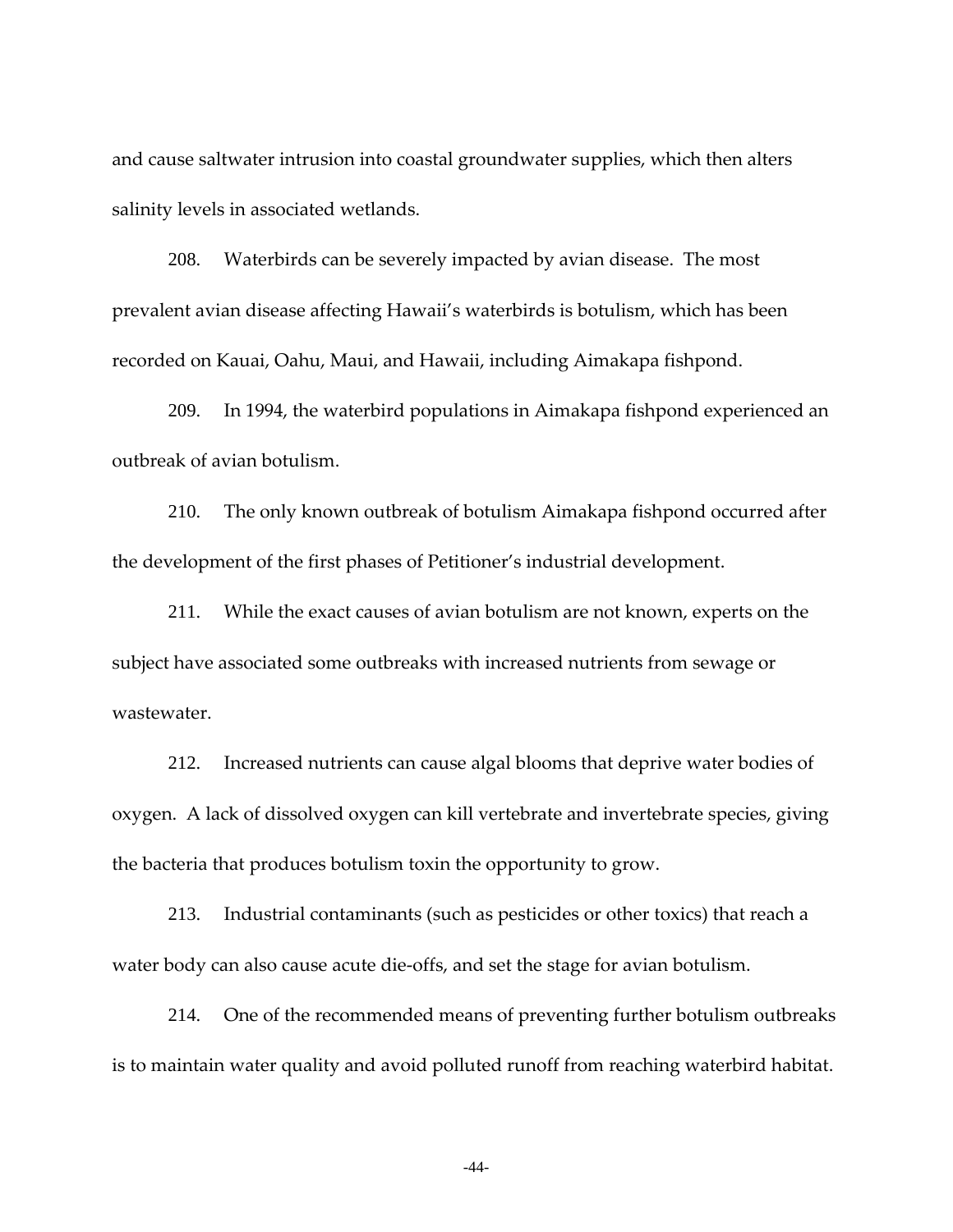215. In addition to botulism, environmental contaminants in coastal wetlands are a serious concern for waterbirds.

216. Toxins can kill birds directly or reduce their ability to reproduce.

217. Birds are susceptible to toxins accumulated within the food chain.

218. Petroleum products cause adverse impacts to any bird that comes into contact with it. For endangered bird species, this impact would constitute a risk of a violation of the Endangered Species Act.

### **Damselflies**

219. The orangeblack damselfly (Megalagrion xanthomelas) was first discovered in the National Park on the backside of Kaloko Pond nine years ago.

220. The orangeblack damselfly is probably the most threatened of the Hawaiian damselfly species.

221. The population of orangeblack damselflies in the National Park is especially important and valuable because other recently discovered populations of the species on the Big Island are in areas slated for development.

222. Damselflies as a group is sensitive to water quality. Their presence is an indicator that the water quality is good.

#### **Impacts to Damselflies**

223. Threats to the orangeblack damselfly include loss of coastal aquatic

-45-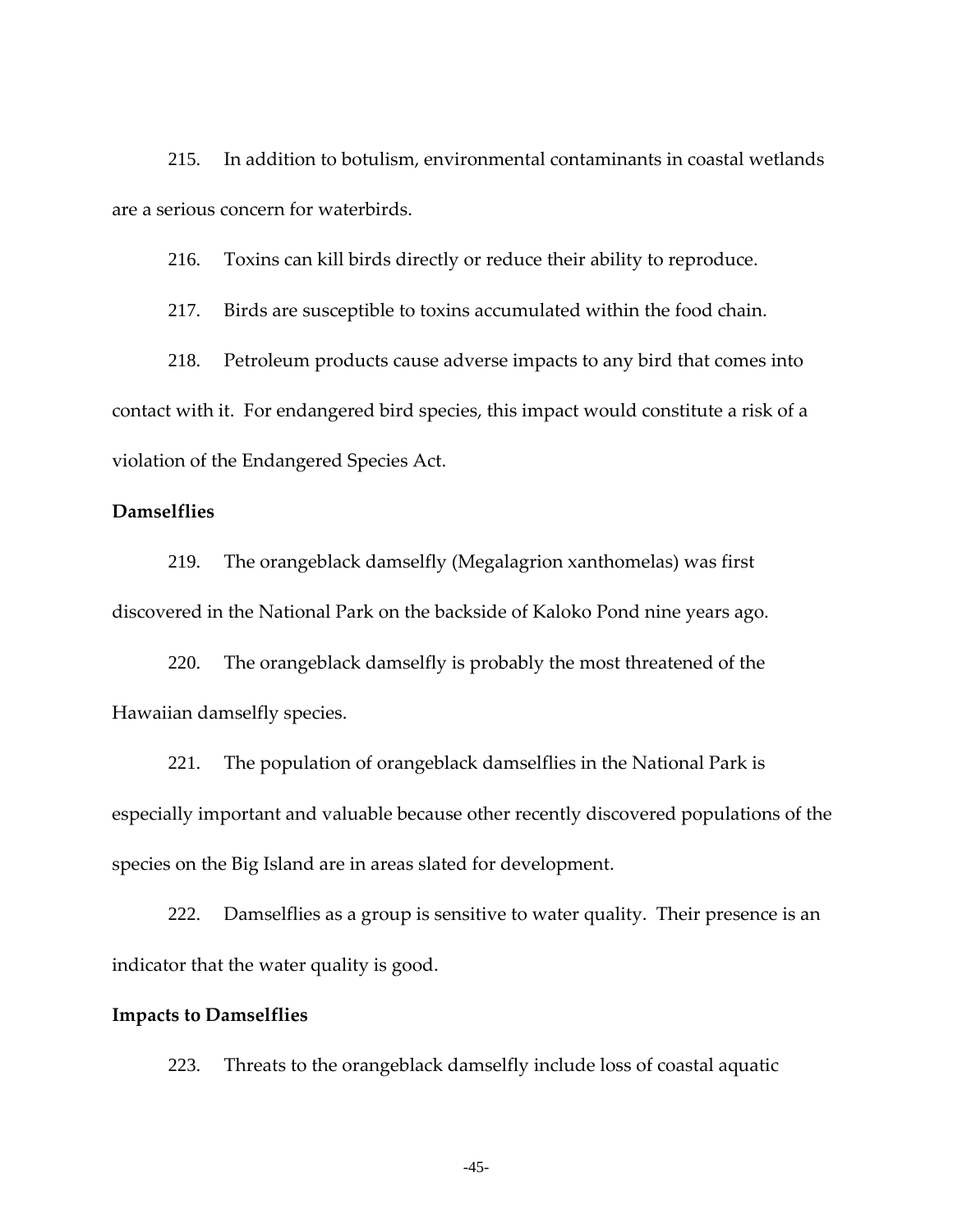habitat, including anchialine pools. Modification of habitat, such as removal of complex plant communities, native sedges, or stream channelization, has a devastating impact on abundance.

224. Unlike artificial habitats, such as golf courses, only native settings – which include a complex community made up of native sedges and other aquatic algae plant species -- allow the orangeblack damselflies to co-exist with alien fish, a significant problem with anchialine pools in Hawaii.

# **Marine Turtles**

225. National Park waters provide important, perhaps critical, foraging and resting habitat for the juvenile class of green sea turtles.

226. As many as 250 juvenile green turtles are supported in the National Park's habitat. The turtles congregate to feed on the algae growing on the tideflats, in `Ai`opio, and in the sandy area off Aimakapa pond. The sandy beach in front of Aimakapa is a common haul‐out for basking turtles. Turtles are also commonly seen swimming in front of Kaloko Pond. SCUBA divers observe turtles at offshore "cleaning stations" on a regular basis.

227. A 30‐inch hawksbill turtle has been regularly sighted in National Park waters since November 2000. Smaller hawksbill turtles were occasionally seen at the

-46-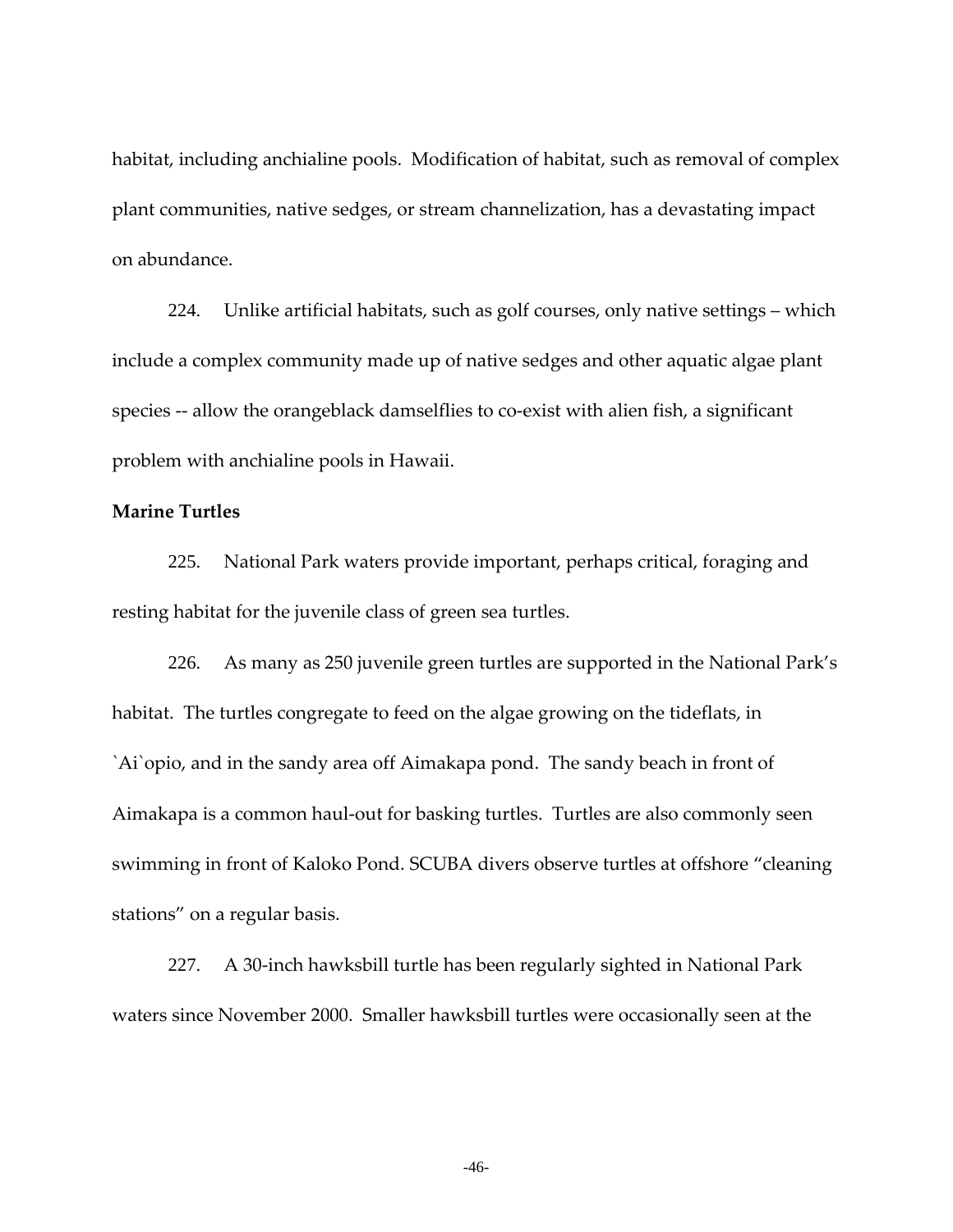turtle "cleaning stations" offshore. Anecdotal reports suggested these turtles once nested in the National Park.

228. The health of the sea turtle population, as with other animals, is likely directly tied to the quality of their habitat. The National Park currently supports a healthy population of juvenile green sea turtles and healthy appearing hawksbill sea turtles.

# **Impacts To Marine Turtles**

229. An increasing threat to the recovery of marine turtles worldwide is the infectious fibropapallomitosis disease. This disease primarily affects the green sea turtles, but also affects hawksbill turtles.

230. To date, juvenile green turtles on the Kona Coast are virtually free of the disease. However, juvenile turtles of the size found in the park are the size most frequently stricken by the disease, so the National Park's turtle population is particularly vulnerable.

231. Although Kona Coast turtles are healthy now, it is very important to look ahead and keep them healthy. If most of the currently infected turtles in Hawaii die before reaching sexual maturity (about 40 years), then it is possible that the National Park's sea turtle population and others on the Kona Coast would be the main populations left to repopulate the entire Hawaiian green sea turtle stock.

-47-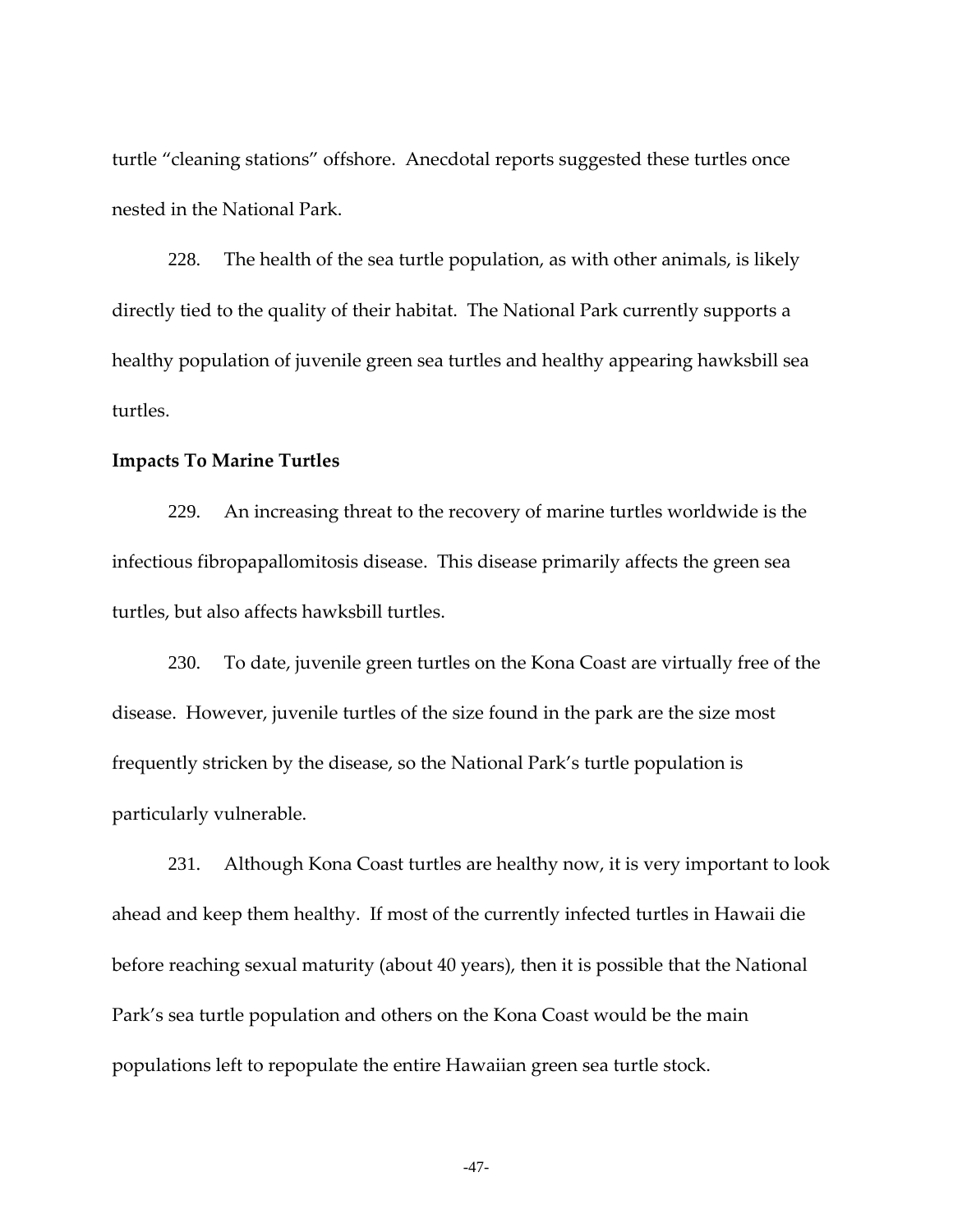232. Discussions in the published literature have suggested connections between turtle populations affected with the disease and nearby urban areas.

### **Coastal Waters**

233. KAHO consists of 596 acres of marine environment. These park waters support important cultural and natural resources.

234. The offshore waters at the National Park are recognized for their high quality and critical importance to the coastal ecosystem.

235. The Hawaii State Department of Health ("DOH") classified National Park waters as double A (AA). The DOH's objective of this classification is to preserve the natural pristine state of the water with an absolute minimum of pollution or alteration of water quality from any human‐caused source or actions.

236. The State Department of Land and Natural Resources has designated the National Park waters as a Fish Replenishment Area/ Fisheries Management Area. This is recognition of the important marine resources in the park. The park waters are an important, accessible fishing and gathering grounds for the local community.

237. The National Coral Reef Initiative is a Federal reef protection and research program that includes this National Park's important reef system in recognition of its national significance.

238. The marine and shoreline areas of the National Park support many

-48-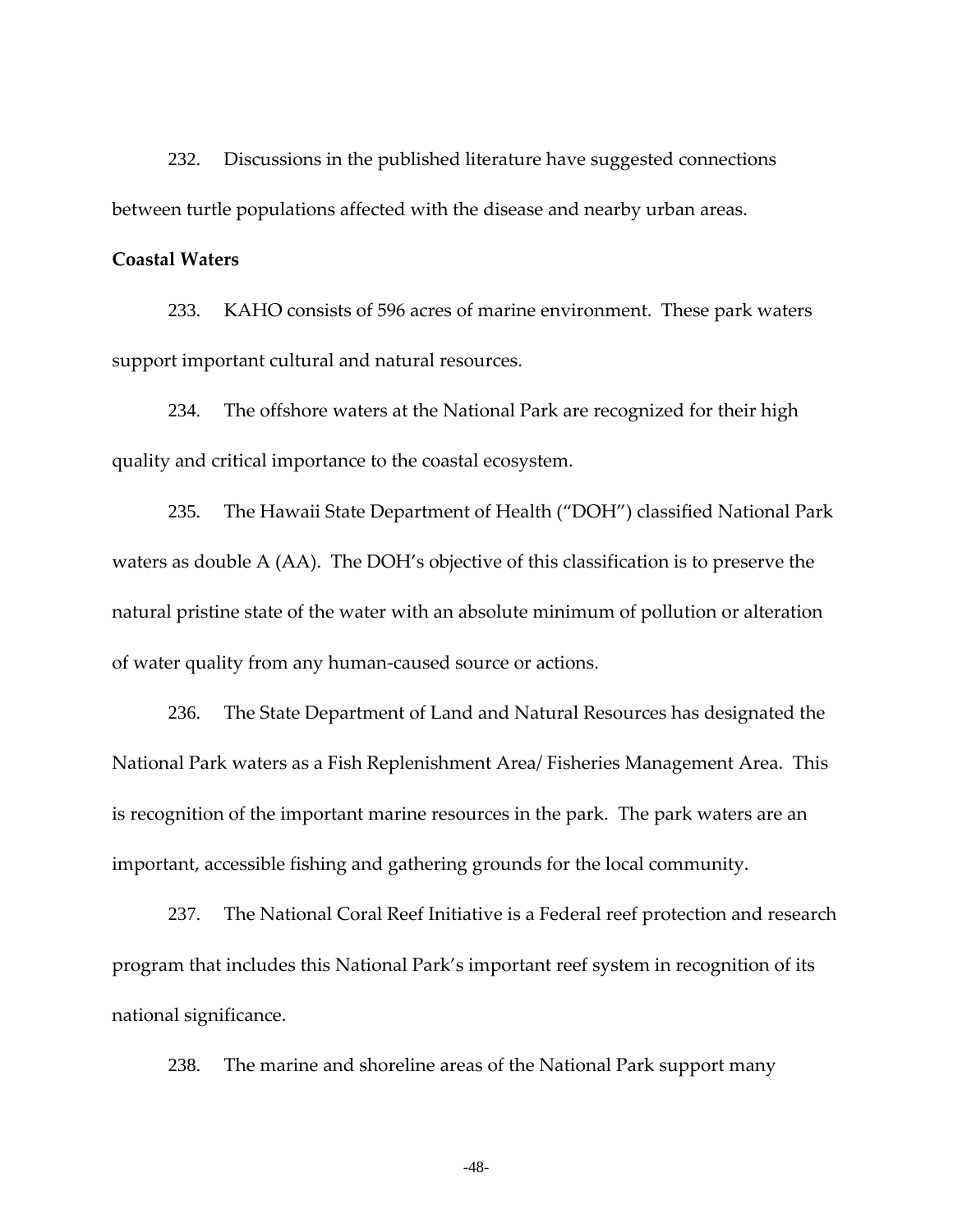Federal and State listed endangered and threatened species, marine mammals and migratory and resident shorebirds.

239. Use of park marine resources by people, including the local community and visitors is an important aspect of this National Park, especially for the practice of traditional and customary native Hawaiian rights. Uses of the shoreline include recreational and subsistence fishing (including invertebrates and limu), swimming, snorkeling, sunbathing, and wildlife viewing (birds, turtles, and marine organisms in the tidepools and reefs).

240. The offshore area includes sixteen day-use moorings within park waters are used on a daily basis by SCUBA diving businesses. Visiting SCUBA divers are estimated to account for \$5 million in direct revenue to SCUBA operators in the Kailua‐Kona area.

241. The near-shore coastal waters are connected to, and affected by, the groundwater flow to submarine discharge, seeps and springs in the coastal area.

242. The geography of the shoreline and the unusually shallow offshore waters of the National Park combine to cause a potential reduction in the circulation and flushing of ocean water in the area, which may cause nutrients and contaminants to remain in park waters make the coastal ecosystem more susceptible to adverse impacts of these inputs.

-49-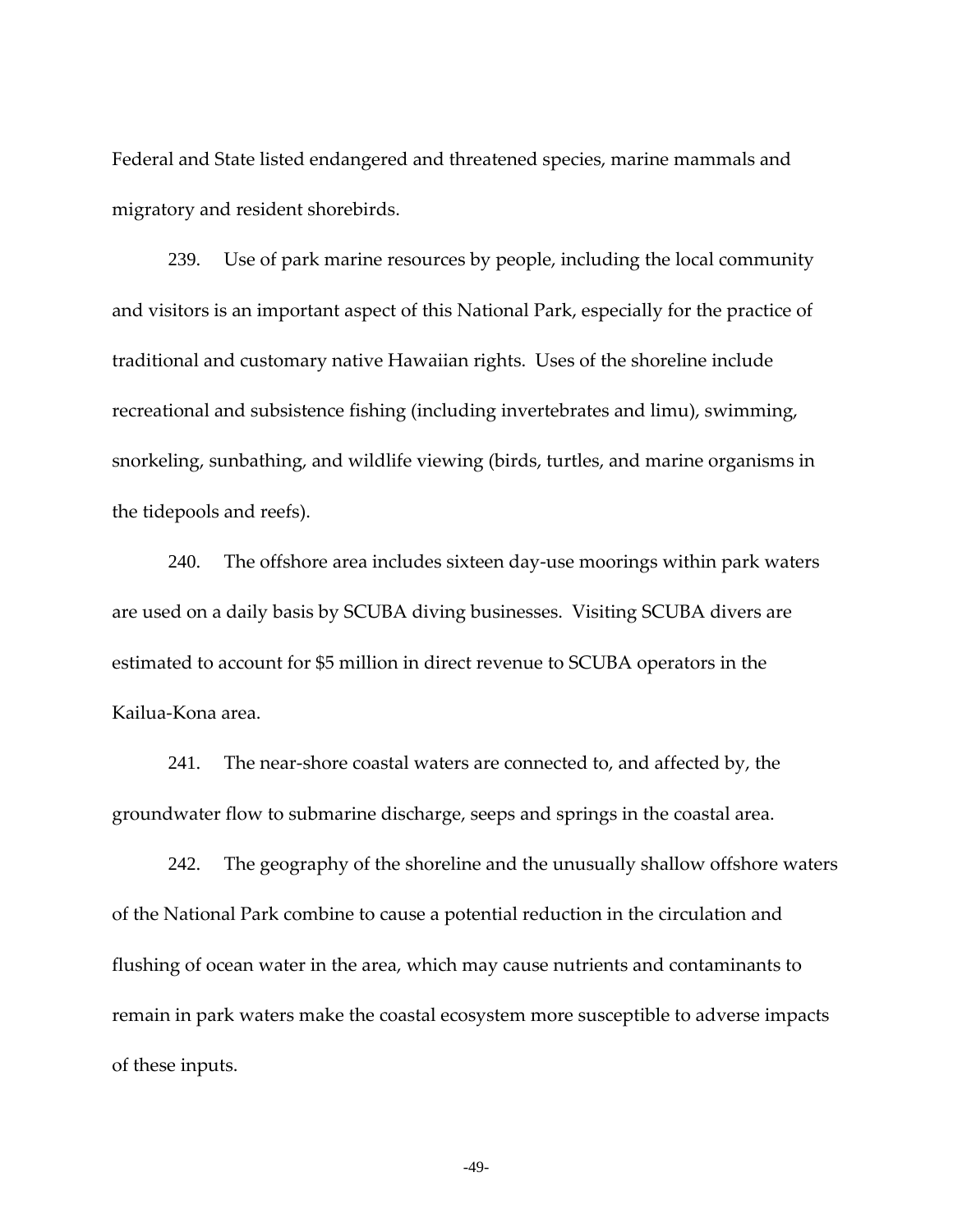243. Based upon Petitioner's data measuring nutrients at the bottom of the nearshore waters of the National Park, the National Park's waters are already in violation of the State's water quality standards for nutrients, including nitrates, ammonia, and phosphate, and chlorophyll‐a and turbidity.

244. While the West Hawaii reefs remain relatively pristine, the majority of coral reef experts worldwide consider human effects such as terrestrial runoff, sewage and nutrient enrichment to be one of the most significant threats facing coral reefs today.

245. Changes in groundwater chemistry composition from runoff and wastewater discharges may affect the structure of marine‐life communities in nearshore areas.

246. Many chemicals are toxic when they get into the aquatic environment. Not only can they be deadly, but they can also disrupt reproduction and growth functions. Metals can also cause severe health and reproductive problems in fish and animals and can also cause problems for humans who consume these organisms.

247. Blooms of harmful algae species from added nutrients may be ingested by marine animals causing toxicity to the animal, and toxicity that is passed up the food chain to man.

-50-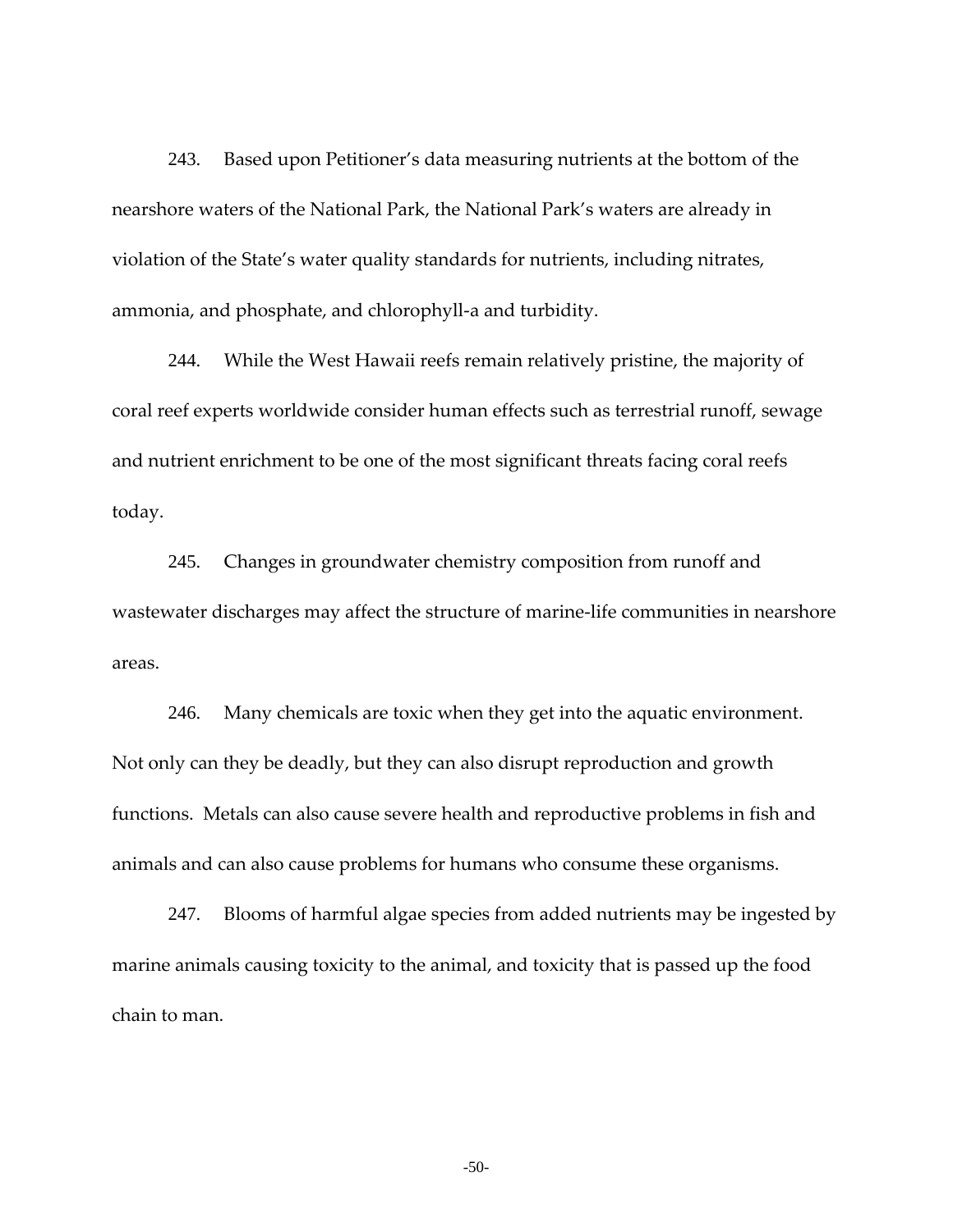248. Added nutrients and contaminants may affect the quality of sea turtle foraging habitat.

249. Overabundance of nutrients on coral reefs can cause a shift in marine community structure ‐‐ dominance of corals to dominance of algae or other non‐coral organisms by displacing new corals and overgrowing corals.

250. Addition of phosphates to reefs may reduce calcification of coral by 50 percent.

251. Nutrient enrichment of coral reefs may have devastating indirect effects, making the community structure vulnerable to additional impacts like disease over‐fishing, storms, and contaminant or petroleum spills.

# **Aquatic Resources – Anchialine Pools**

252. The National Park has at least 70 anchialine pools ranging from tiny depressions in the lava to larger ponds, including Aimakapa pond, representing about 10% of all anchialine resources in the State.

253. Anchialine pools are a rare and threatened ecosystem, and Hawaii is the only state in the U.S. to have this ecosystem. The Hawaiian Islands support the greatest concentration of pools in the world; about 89% of those are on the Big Island.

-51-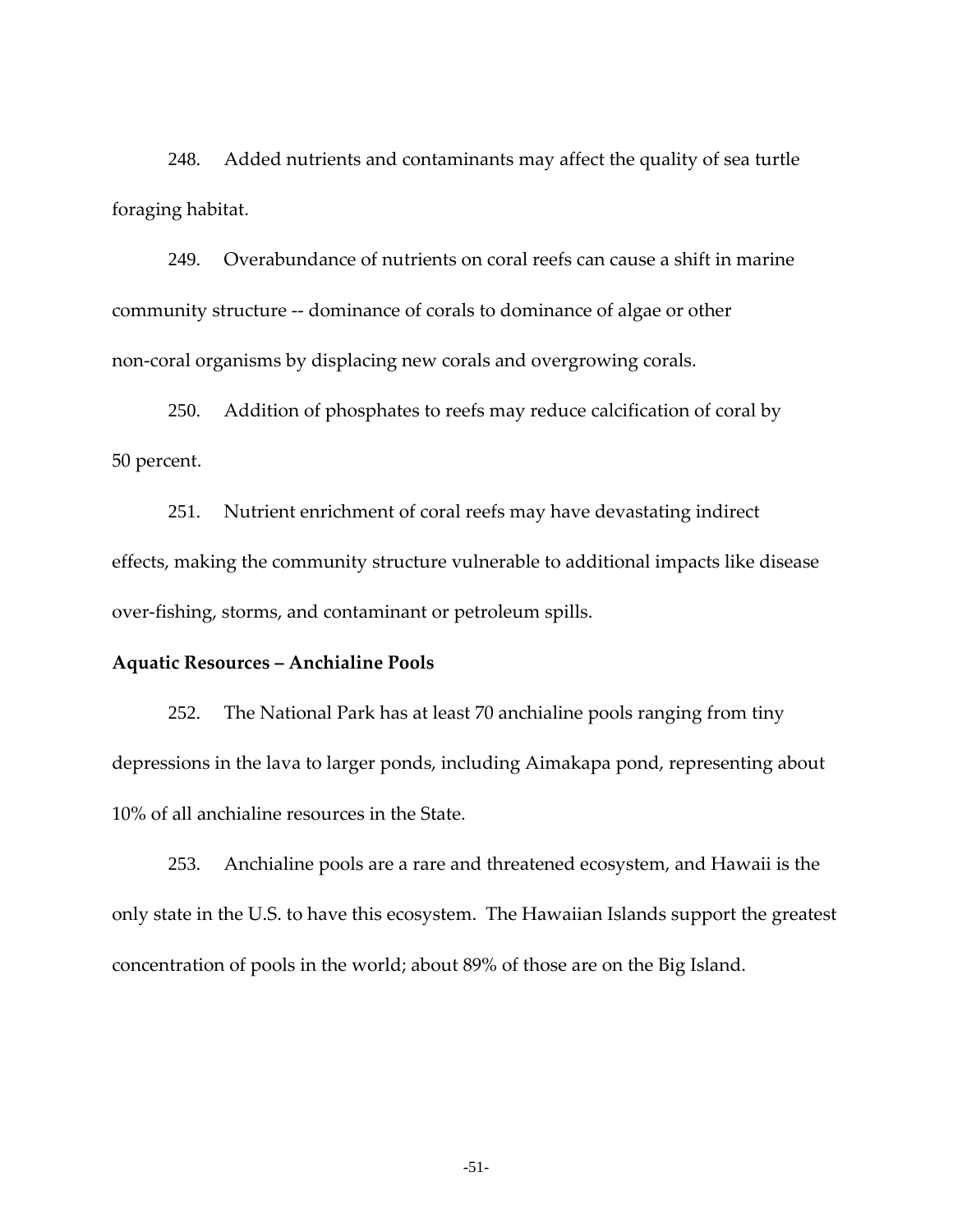254. The National Park is one of the few coastal areas on the Big Island where these pools are protected from their greatest threat – coastal development that fills in and destroys the pools.

255. Anchialine pools are brackish ecosystems that, by definition, are not directly connected to the ocean but are subject to tidal influence. These pools are typically formed in coastal lava environments where fresh groundwater flows into depressions or openings at the surface of the lava.

256. The definition of anchialine pools, however, says nothing about a specific pool's water quality or the biota supported in the pond. These pools vary in size and type and have no set pattern of response to nutrients or other influences.

257. Some anchialine pools are small in size and have free flowing groundwater running through them. Even if the groundwater has increased nutrients in them, the ponds do not show signs of eutrophication. This means that nutrients are not likely limiting in such systems, rather some other things are limiting the algae growth.

258. Other anchialine ponds are larger, such as Aimakapa, and do not share the special qualities of the smaller anchialine pools. While still an anchialine feature by definition, Aimakapa has begun to fill in with sediment, reducing the rate of groundwater exchange and increasing the sensitivity to increases in nutrient inputs.

-52-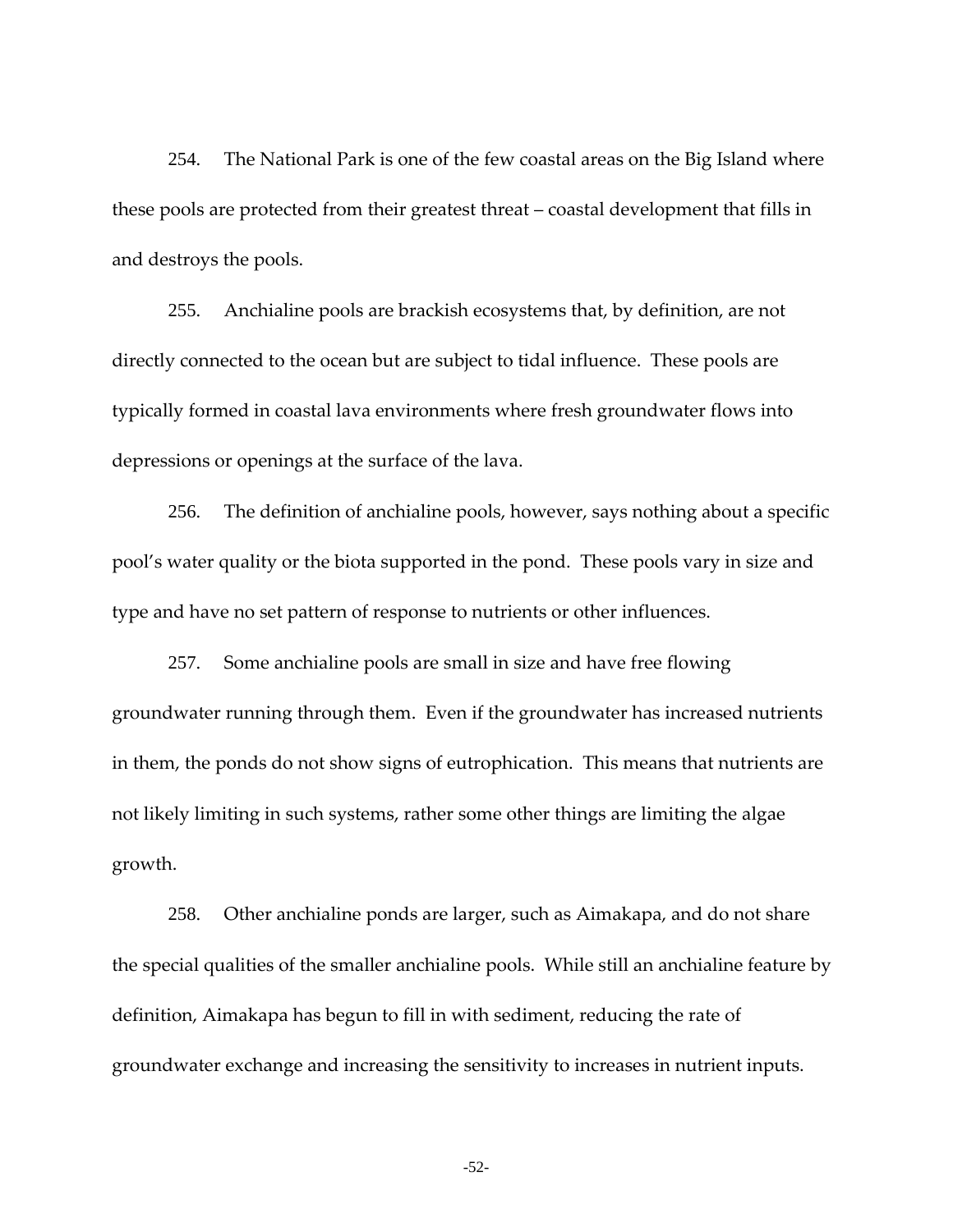259. Smaller anchialine pools are of particular interest in Hawaii because the opae`ula, a small shrimp, are unique to anchialine pools. These shrimps are both a rare species and an important cultural resource for native Hawaiian traditional fishing practices.

260. Historically, because the arid climate of the Kona coast supported no streams or rivers, these anchialine pools provided drinking water for native Hawaiians and others prior to the development of water wells.

261. Anchialine pools provide a freshwater environment for many unique species along an extremely dry coastline. Several species of invertebrates have adapted to the anchialine pool environment, including opae`ula (red shrimp), other crustacean, damselflies dragon flies, and mollusks.

262. Although the National Park's anchialine pools have not been thoroughly surveyed and therefore may contain other candidate or listed species, existing studies show that they support all of the typical anchialine species, as listed above.

263. Although alien fish have been introduced to some of the National Park's anchialine pools, the endemic Hawaiian species have adapted their behavior to avoid these daytime predators.

-53-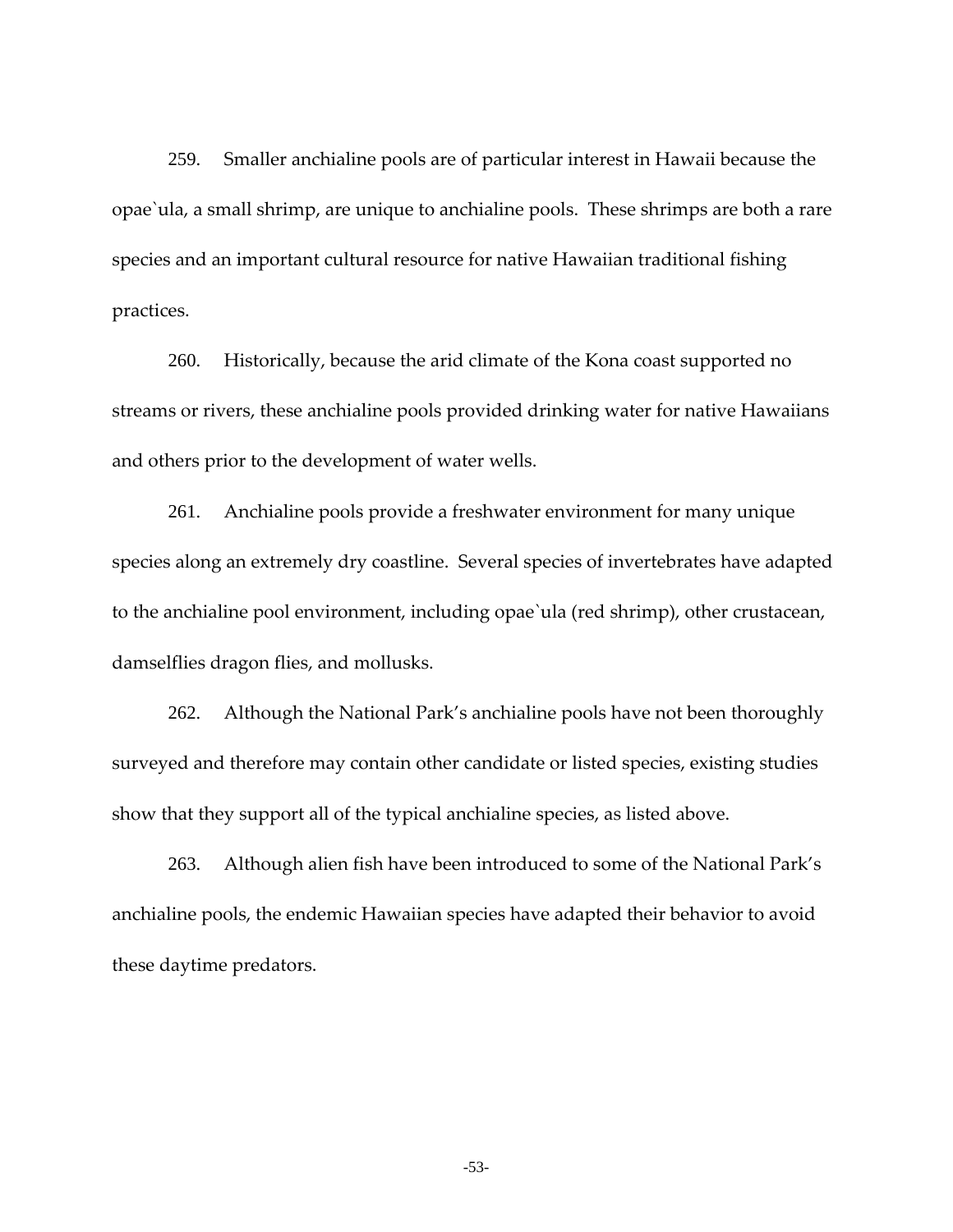264. The anchialine pools and the species that they support are susceptible to impacts from changes to their unique ecosystem, including water chemistry changes from added nutrients and contaminants.

#### **Aquatic Resources – Kaloko Fishpond**

265. Kaloko fishpond has an area of about 11 acres and is the loko kuapa type of pond, where a natural embayment is separated from the sea by a man made wall. The pond was constructed between 600 and 800 years ago by native Hawaiians with a dry‐set stone wall 770 feet long, 25 to 35 feet wide and 9 feet high across the embayment.

266. Because of its direct connection to the ocean through its makaha (sluice gate) and porous wall, Kaloko Fishpond is not an anchialine pond and is mostly seawater.

267. Kaloko fishpond is connected to groundwater through freshwater inflow on the mauka sides of the pond.

268. Kaloko fishpond is one of the most significant cultural features in the National Park.

269. More than 43 species of aquatic fauna have been recorded from Kaloko fishpond, including the very rare shrimp Palaemonella burnsi.

270. Many fish species such as awa (milkfish) and mullet live in the pond.

-54-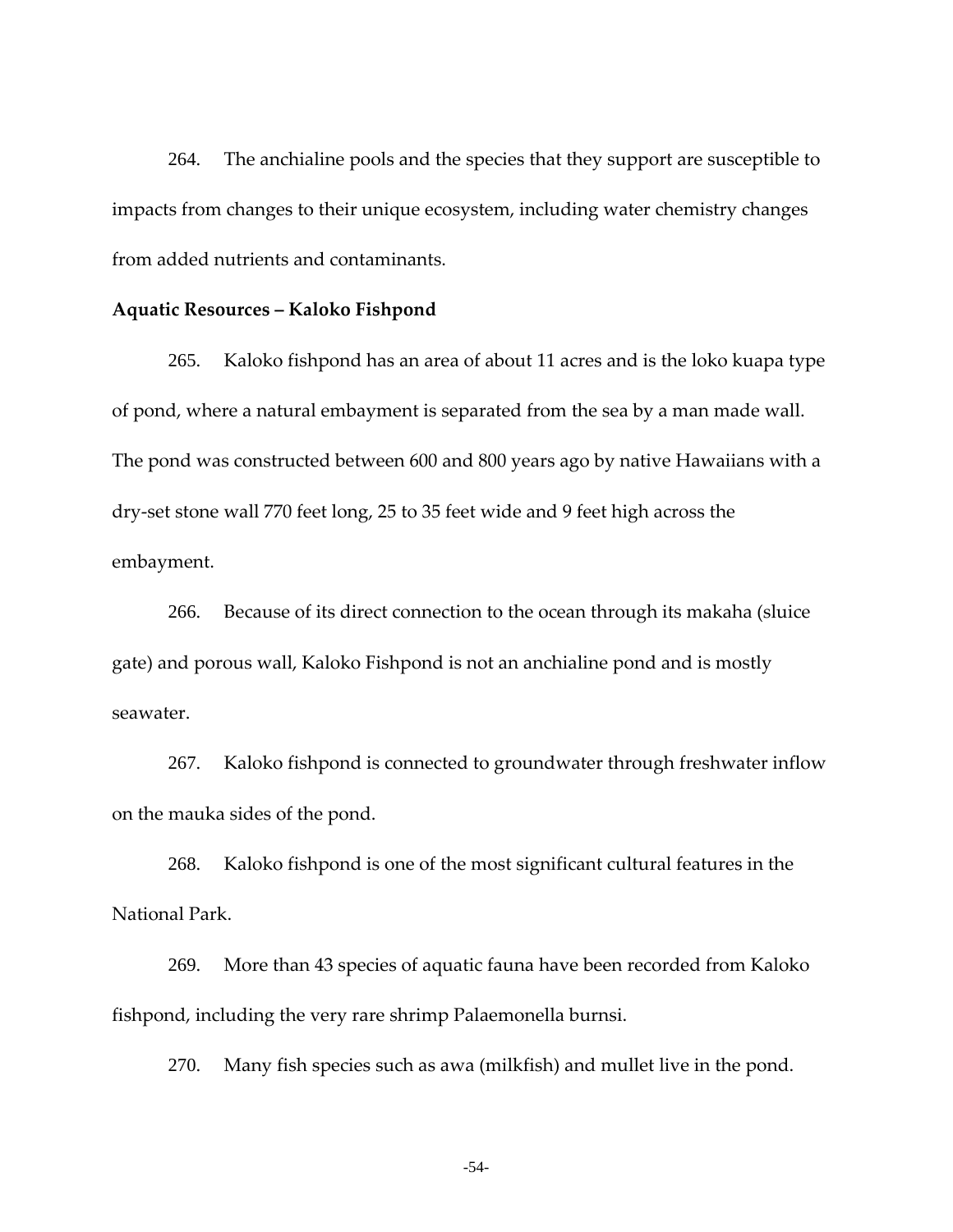These fish were historically taken and eaten from Kaloko pond by native Hawaiians, as they are today.

271. Kaloko fishpond provides feeding grounds along the shore for endangered Hawaiian stilts, and migratory and resident shorebirds.

272. The NPS is in the process of restoring the wall and returning Kaloko fishpond to a functioning traditional Hawaiian fishpond. The ultimate goal is to stock the pond and raise edible fish using traditional Hawaiian aquaculture practices.

273. The National Park initiated a 3‐year project to remove alien mangrove trees from Kaloko Pond by hand. The project was successful and cost a half a million dollars to restore the natural habitat.

274. Contamination of fish in Kaloko fishpond from mauka development is a major concern for this important cultural and natural resource.

275. Contamination of the fish and other aquatic organisms from metals such as mercury and copper, pesticides, and other toxics can affect hormones and reproduction, long-term survival, and the immune system of fish, or result in the death of the animal.

276. Contamination of fish could render them inedible, thereby destroying the cultural value of the pond.

-55-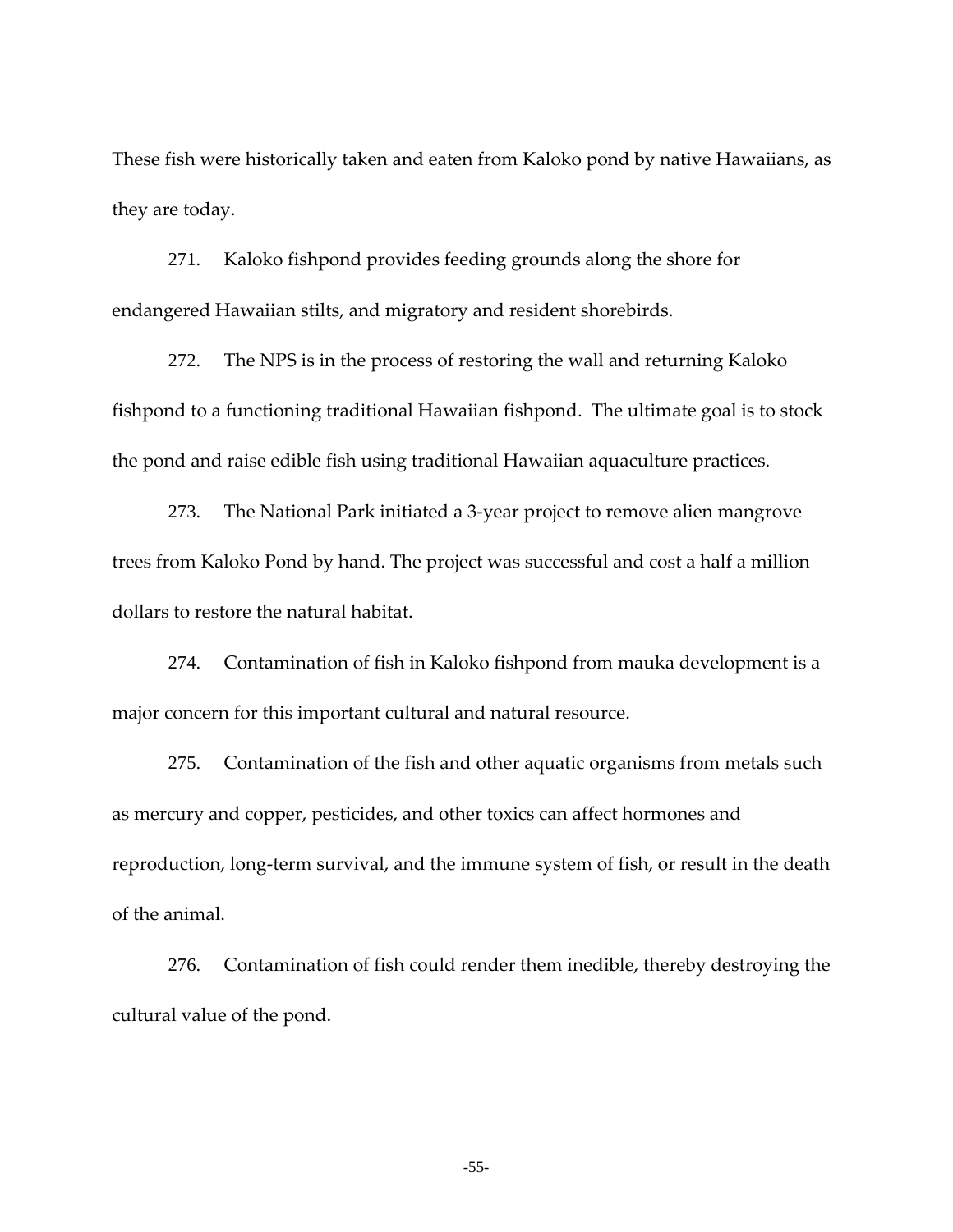### **Aquatic Resources – Aimakapa Fishpond**

277. Aimakapa fishpond is the largest and most important wetland along the west coast of Hawaii and is a critically important habitat for endemic endangered waterbirds, migratory waterfowl, and shorebirds. Aimakapa fishpond is a also valuable cultural resource of high importance to native Hawaiians historically and today.

278. Wetlands on the Kona Coast of Hawaii consist of clusters of brackish water anchialine pools surrounded by lava flows, or ancient man-modified wetlands, ponds, anchialine pools, and embayments identifiable as Hawaiian fishponds, all of which experience tidal fluctuations.

279. The U.S. Fish and Wildlife Service considers that "Aimakapa Pond is the most important Kona Coast wetland supporting most of the coots and stilts in the region."

280. Aimakapa pond is the largest fishpond in the National Park, approximately 15 acres. It is a loko pu`uone pond, a natural pond formed by a sand berm impounding groundwater between the ocean and an elevated a'a flow.

281. The National Park is currently revising the management and restoration plan for Aimakapa fishpond and plans to conduct a nesting enhancement study within

-56-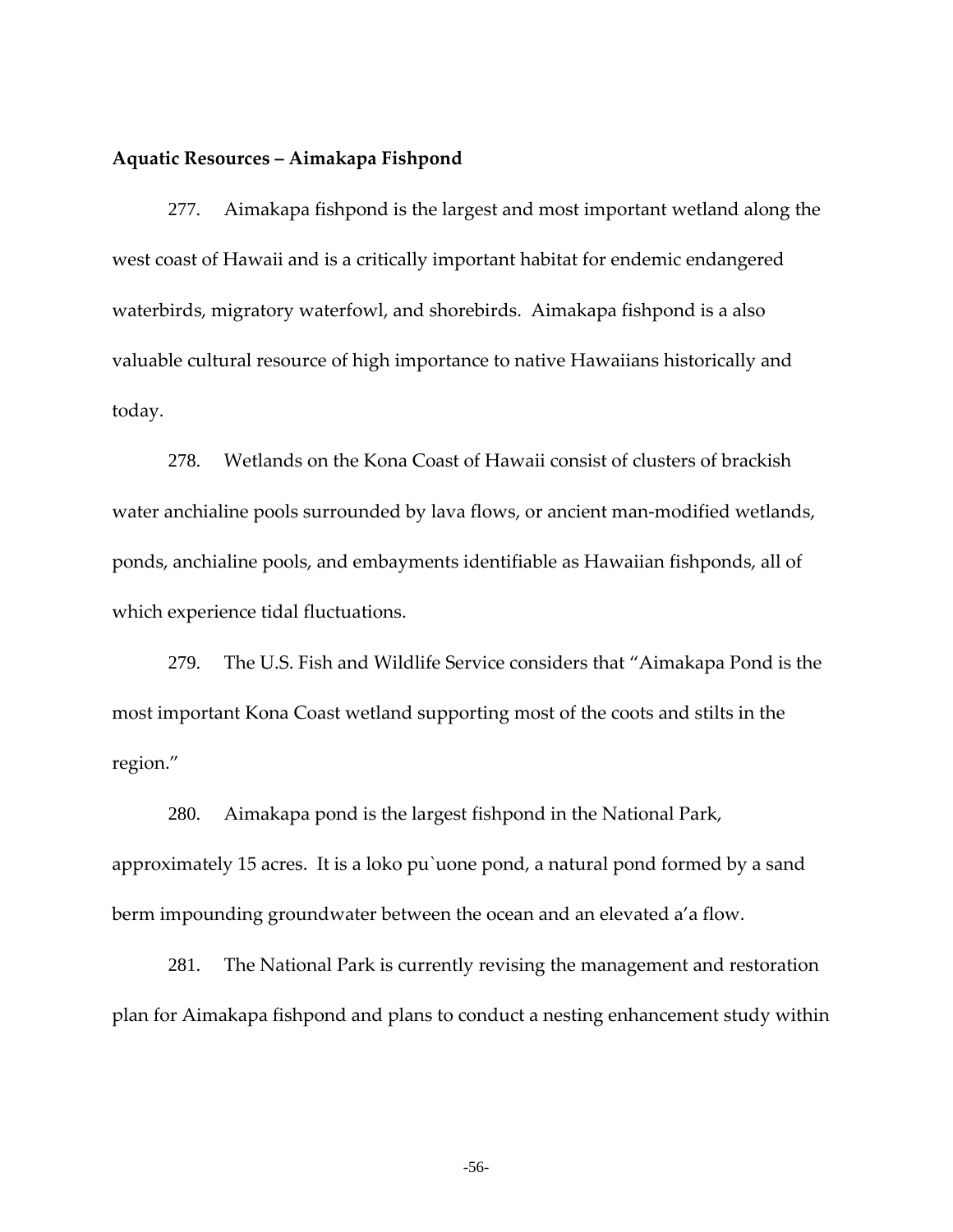the pond to enhance the feeding, nesting, and breeding areas of the pond for endangered waterbirds.

282. Aimakapa fishpond pond is hydrologically connected to the groundwater by numerous springs around the pond edges that supply brackish (slightly salty) groundwater to the pond.

283. Aimakapa Pond is already impacted by industrial development on the Kona Coast as contaminants have been found in the pond's sediment and fish tissues.

284. Aimakapa fishpond is nitrogen limited. That is, inorganic nitrogen is nearly stripped totally from the water (eaten) by the algae in the pond.

285. Water bodies limited in nitrogen are at risk of eutrophication when additional nutrients, such as nitrogen and phosphorus, are added to the water body. This leads to changes in plant and animal communities and, in the National Park, potential impacts to federally protected species and their habitat.

286. Eutrophication is a gradual accumulation of nutrients and organic biomass, accompanied by an increase in production (plants or algae) and a decrease in the average depth of water caused by sediments accumulating on the bottom.

287. Man's activities accelerate the eutrophication process, which causes severe problems for affected bodies of water. This acceleration is brought on by human discharges of organic wastes and/or nutrients, such as nitrogen and phosphorus.

-57-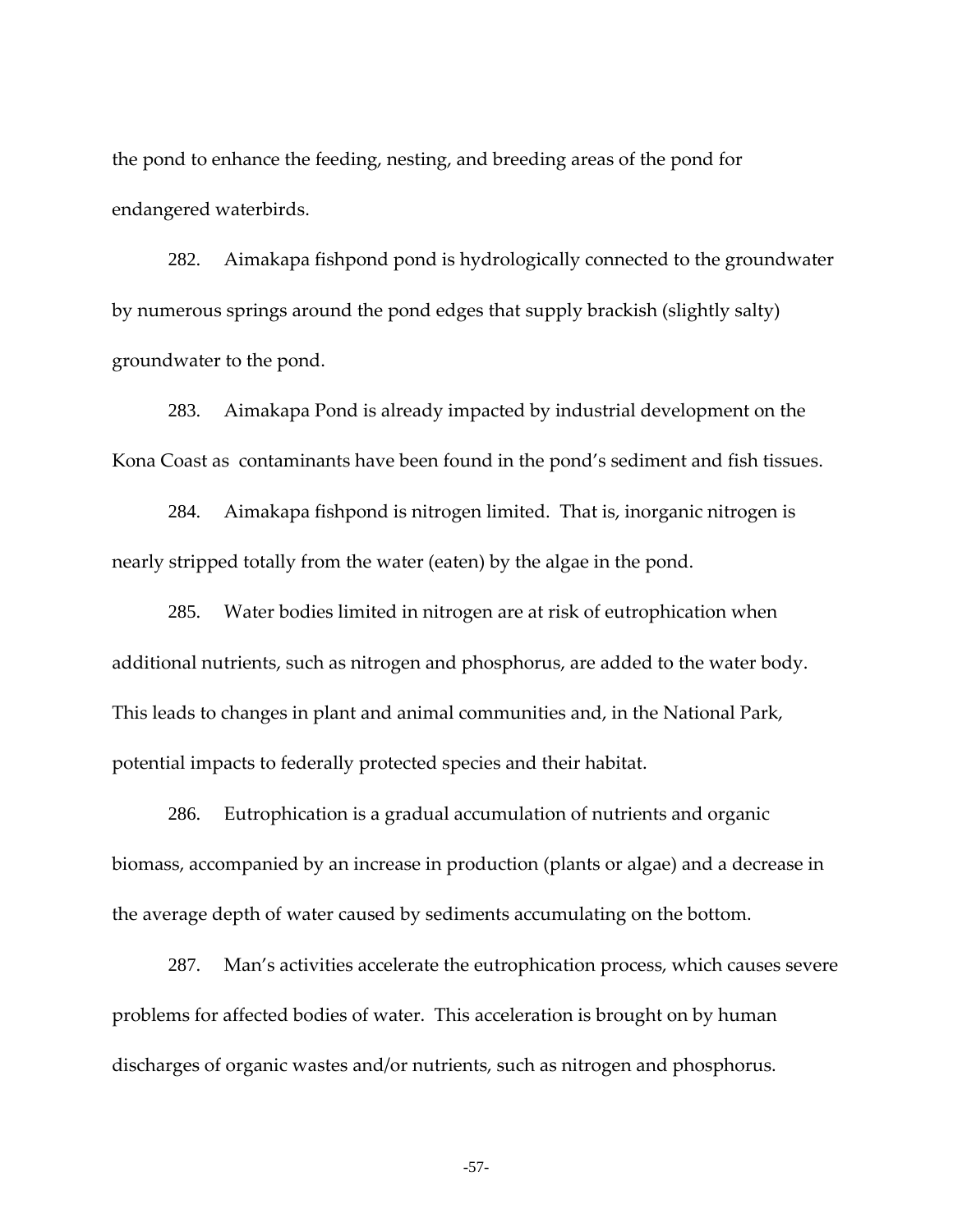288. Problems caused by eutrophication are: increases in undesirable plant and animal species such as cyanobacteria and harmful or nuisance algae; rapid nighttime drops in oxygen concentrations causing fish and invertebrate kills; overproduction of microscopic plants (phytoplankton and large algae), which reduce water clarity and cause problems with rotting of excess vegetation, and a reduction of species (biodiversity) able to survive in an eutrophic environment thus affecting the food web.

289. Petitioner estimates a 50% increase of added nitrogen to the environment of the National Park from the full industrial build‐out mauka of the National Park. This impact will likely be detrimental to the ponds.

290. Additions of nutrients from the proposed mauka development if released into Aimakapa Pond could lead to eutrophication.

291. A simple bioassay test, which can be done in any lab and takes just a few weeks, would show whether the anticipated increase in inorganic nitrogen to the waters of Aimakapa pond would accelerate eutrophication of the pond. Petitioner did not conduct this simple lab test.

292. Rather than performing this test or studying the forms of nitrogen uptake by plants in the pond, Petitioner testified that such information was beyond the scope of their study.

-58-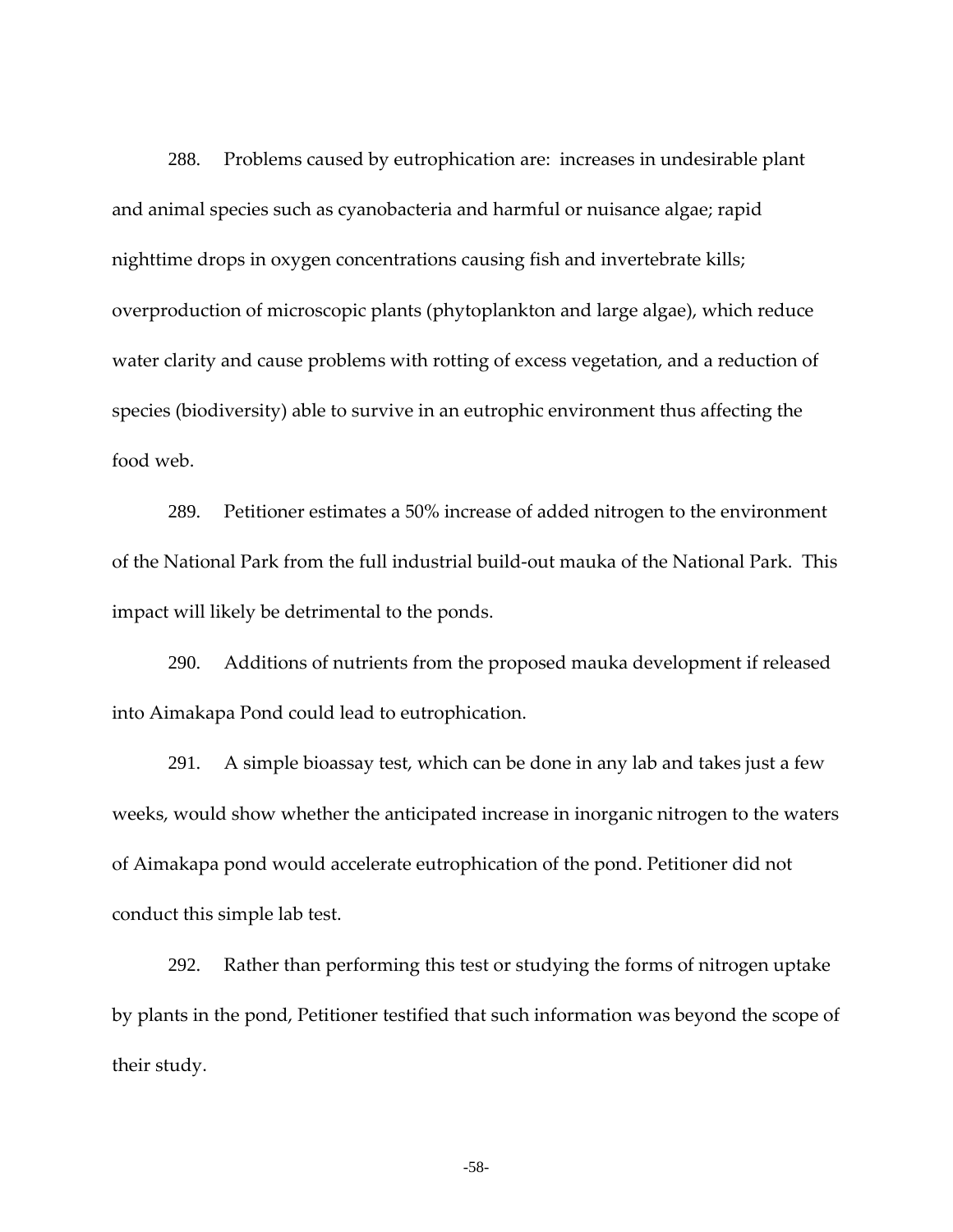293. One of the central issues for this Petition – examining the impacts of added inorganic nitrogen to the water resources of the National Park – was dismissed as "beyond the scope" of Petitioner's study.

294. There is an absence in the evidence of competent and reliable studies showing that the proposed industrial development would not adversely impact the National Park's resources. Therefore, further potential degradation of Aimakapa fishpond from contamination by upslope activities would potentially hinder this natural and cultural resource and would hinder the National Park's progress in restoration and management of Aimakapa fishpond.

## **NATIONAL PARK WATER QUALITY**

295. The pristine off-shore waters of the National Park are classified "AA;" however, the aquifer in the Kaloko area is classified as an aquifer vulnerable to contamination.

296. Even though the coastal ponds and nearshore waters of the National Park provide important habitat for many fish and wildlife species, the National Park waters presently show adverse impacts from human‐caused sources and actions.

297. Contaminants have been found in the pond sediments and fish tissue collected from Aimakapa fishpond in the National Park.

-59-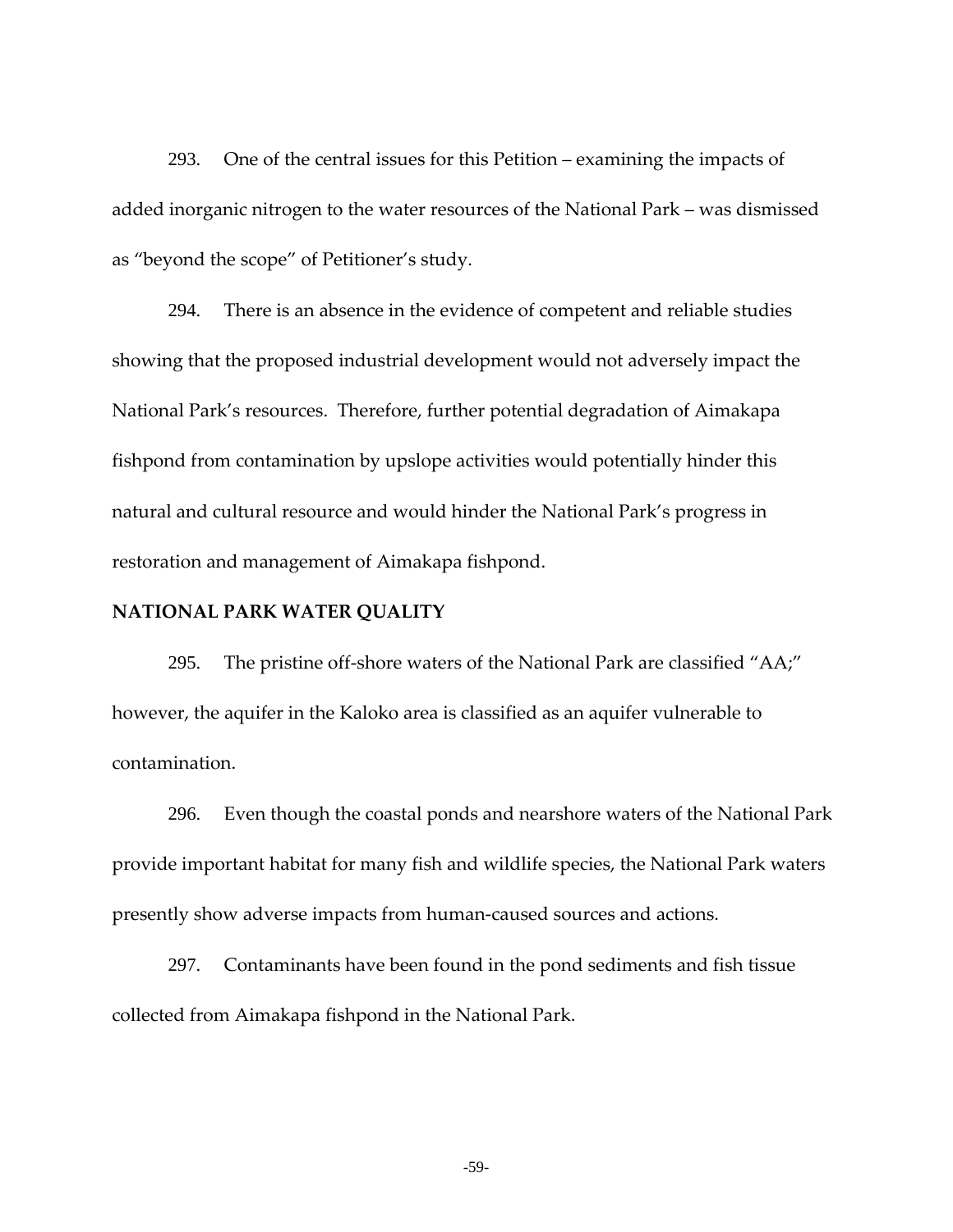298. Contaminants in the pond include polychlorinated biphenyls, chlorinated benzenes, heptaclohr and other chlordane‐related compounds, hlorophenolfenamiphos, dieldrin, mirex, gamma hexachlorocyclohexance, endrin, pentachloroanisole, chlorpyrifos, 2,4'‐DDE, 4,4'‐DDE, 4,4'‐DDD/PCB 114, 2,4'‐DDT, and 4,4'DDT.

299. Contaminants in the fish tissue include PCBs, chlorinated benzene compounds, chlordane related compounds, gamma‐hexachlorocyclohexane, dieldrin, endrin, heptachlor, anisole, chlorpyrifos, and DDT and its related products. These contaminants reach the pond through groundwater or other means, and then accumulate in the pond sediments and the fish tissue.

300. Additional contaminants were found in the wells located in the National Park, including phenol and metals, such as chromium, copper and zinc.

301. Many of these pollutants are toxic to fish, wildlife and humans.

302. Organochlorine pesticides like chlordane have been shown to be animal carcinogens and they can disrupt hormonal activity and cause reproductive problems.

303. Gamma chlorine pesticides are animal carcinogens that also might disrupt hormonal activity and cause reproductive problems.

304. Mercury can build up in fish tissues and affect predators and humans who eat the fish.

305. Metals such as copper are toxic to aquatic organisms.

-60-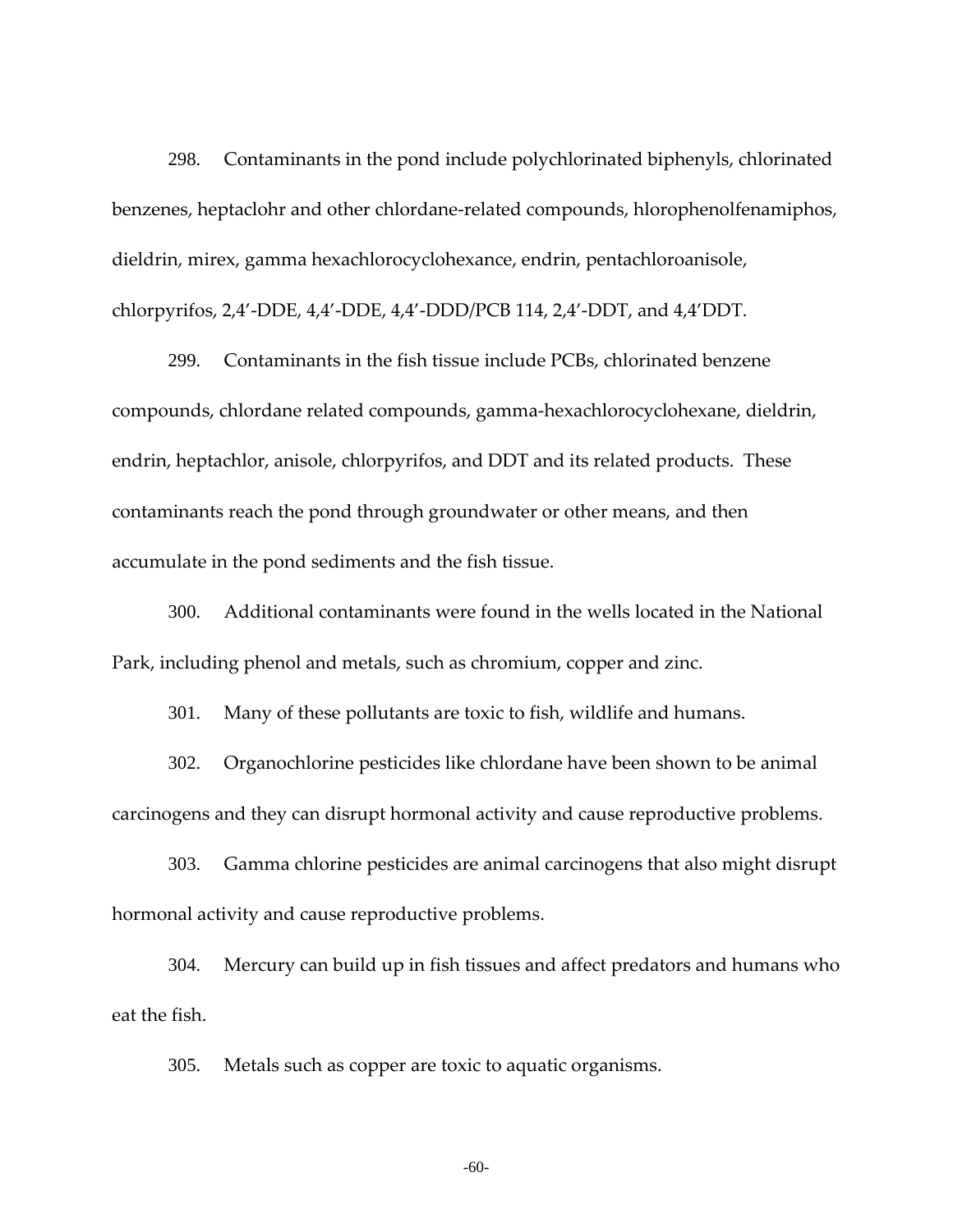306. Contaminants such as pharmaceutical compounds can have a negative effect on the reproductive success of organisms. Compounds such as ethinyl estradiol can interrupt reproduction in fish.

307. In the absence of adequate studies to show that the additional contaminants generated by the new industrial development will not harm the National Park, effective controls on pollution must be in place to contain and treat contaminants to protect the groundwater and the National Park.

# **Surface Water**

308. Surface water consists of rainfall moving over the surface of the land, including waters generated by washing down of parking areas or vehicles, and irrigation.

309. Surface water is a source of polluted runoff or "nonpoint source pollution" because the water carries pollutants from impermeable surfaces such as roads, roofs and parking lots, picking up spills, trash and other contaminants. In a lava environment, this contaminated surface water can quickly leach into the lava towards the groundwater. Significant pollutant types include sediments, nutrients, toxins, floatables, and pathogens.

-61-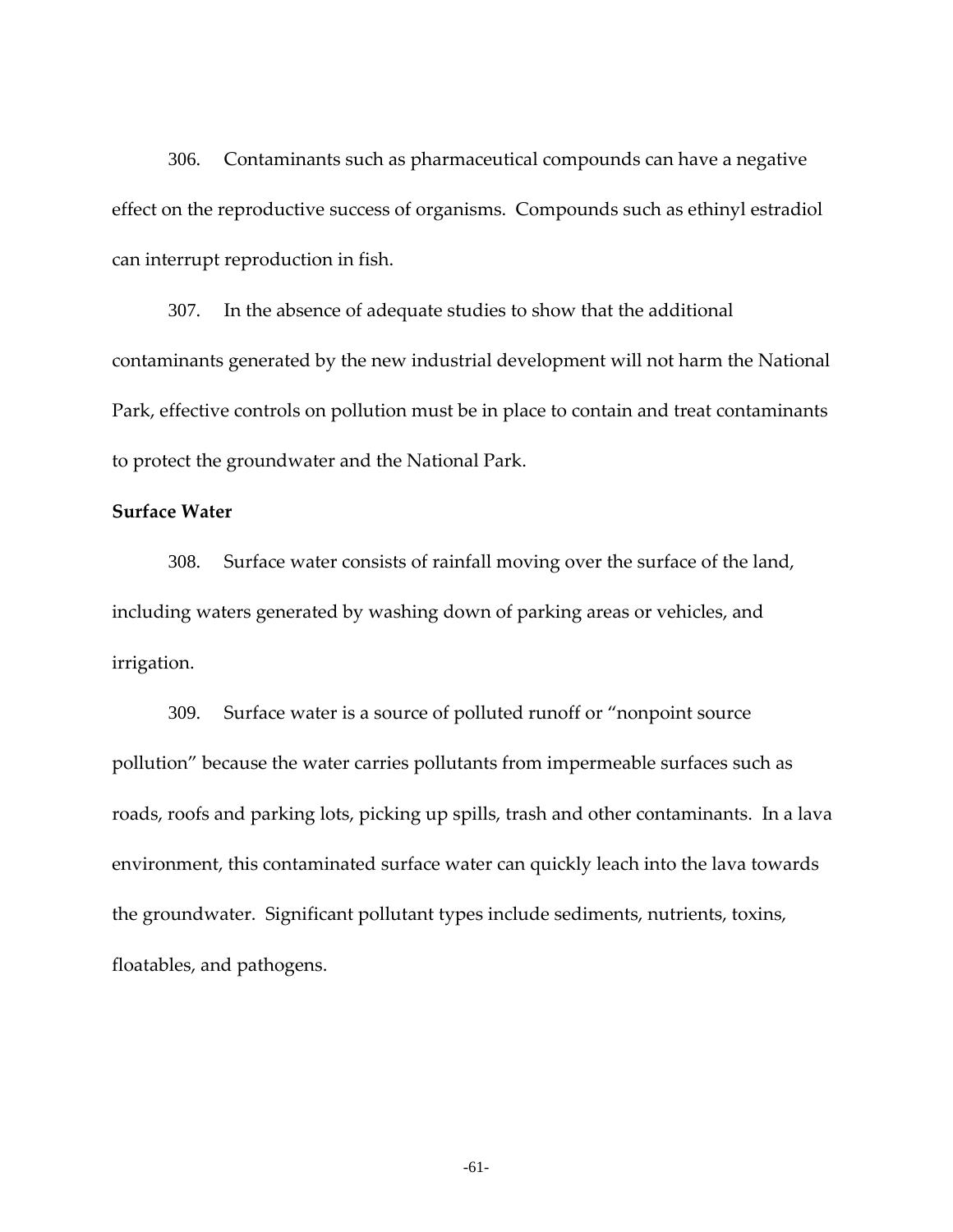310. The consequences of nonpoint source pollution are increased risk of disease from water recreation, algae blooms, fish kills, destroyed aquatic habitats, and turbid waters.

311. Industrial contamination, including pesticides and solvents, has been found in groundwater sources in other parts of the State of Hawaii.

312. Most polluted runoff is from people's activities on the land and water, which can and should be prevented through appropriate measures.

313. The most likely form of release from the proposed industrial park is non-point source accumulations such as parking or maintenance area drippings which are washed away by rainfall and percolate into the subsurface.

314. The USGS Study shows that the National Park has already been impacted by industrial development on the Kona Coast, finding contaminants in groundwater, pond sediments, and fish within the National Park.

315. Petitioner's engineers did not consult the State of Hawaii's Implementation Plan for Polluted Runoff Control while developing plans for the proposed development's wastewater disposal, surface water runoff, and pollution prevention plan.

-62-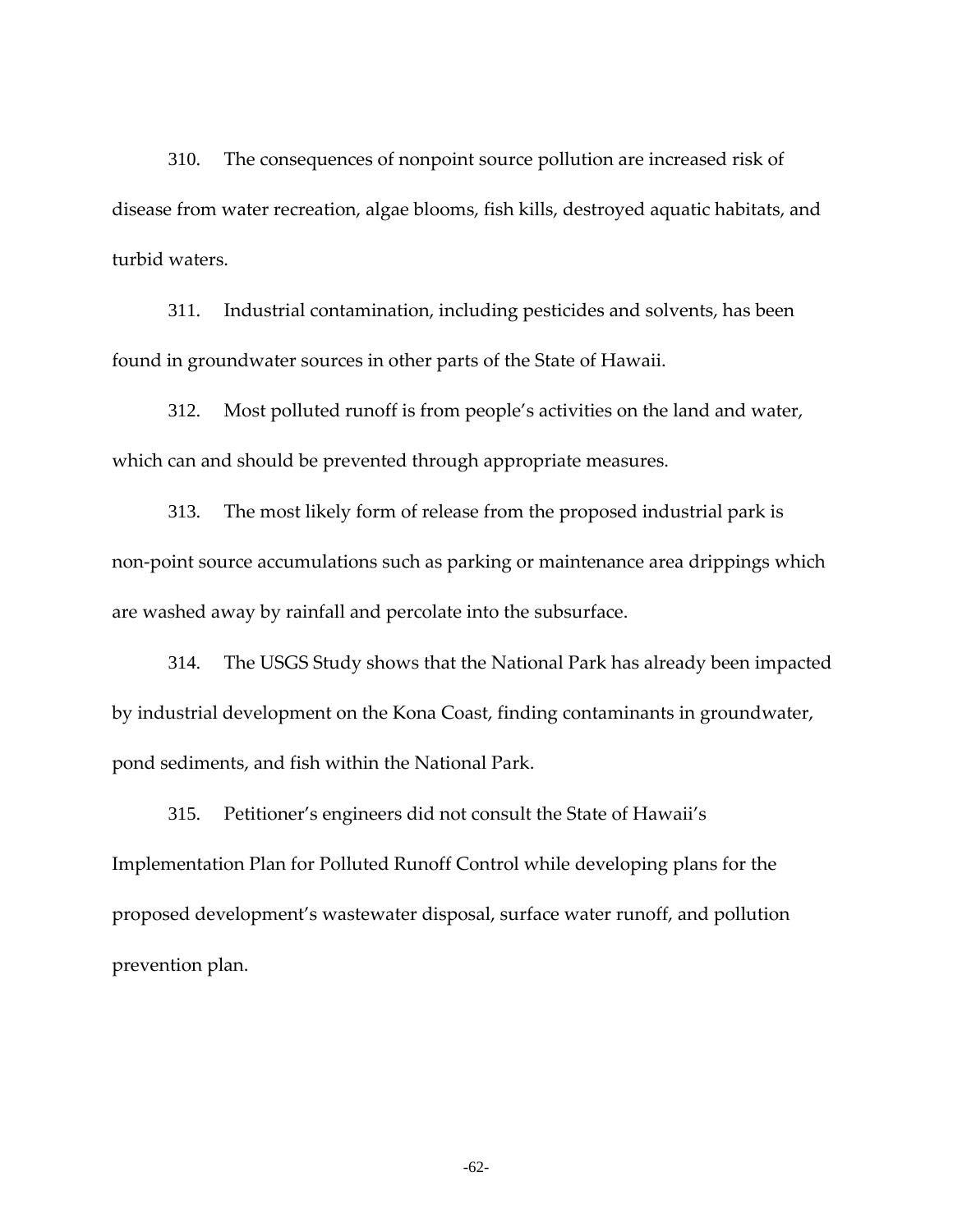<span id="page-31-0"></span>316. The 1997 USGS study of the National Park's groundwater cannot be relied upon to support a finding that the existing industrial development has not adversely impacted the National Park.

317. The author of the USGS study, Dr. Oki, denies that his study, which is a one time sampling event of groundwater, may be relied upon as a "field test" of pollution released from the existing industrial development.

318. A single sample collected in 1997 cannot be relied upon to make any conclusions about the state of groundwater contamination in the National Park in 2001.

319. Untreated surface water from the industrial development will potentially impact National Park resources by contaminating the groundwater that reaches the Park's ponds and coastal areas.

320. Control of contaminated surface water can be achieved through the development of a Pollution Prevention Plan ("PPP") designed to address all pollutants associated with industrial development and to identify measures that will contain and treat such pollutants in order to prevent any release into the environment, including the groundwater.

321. In order to protect the National Park makai of the proposed industrial development, the PPP should focus on structural Best Management Practices ("BMPs"), particularly in roadways and gutters to contain surface runoff. BMPs are measures,

-63-